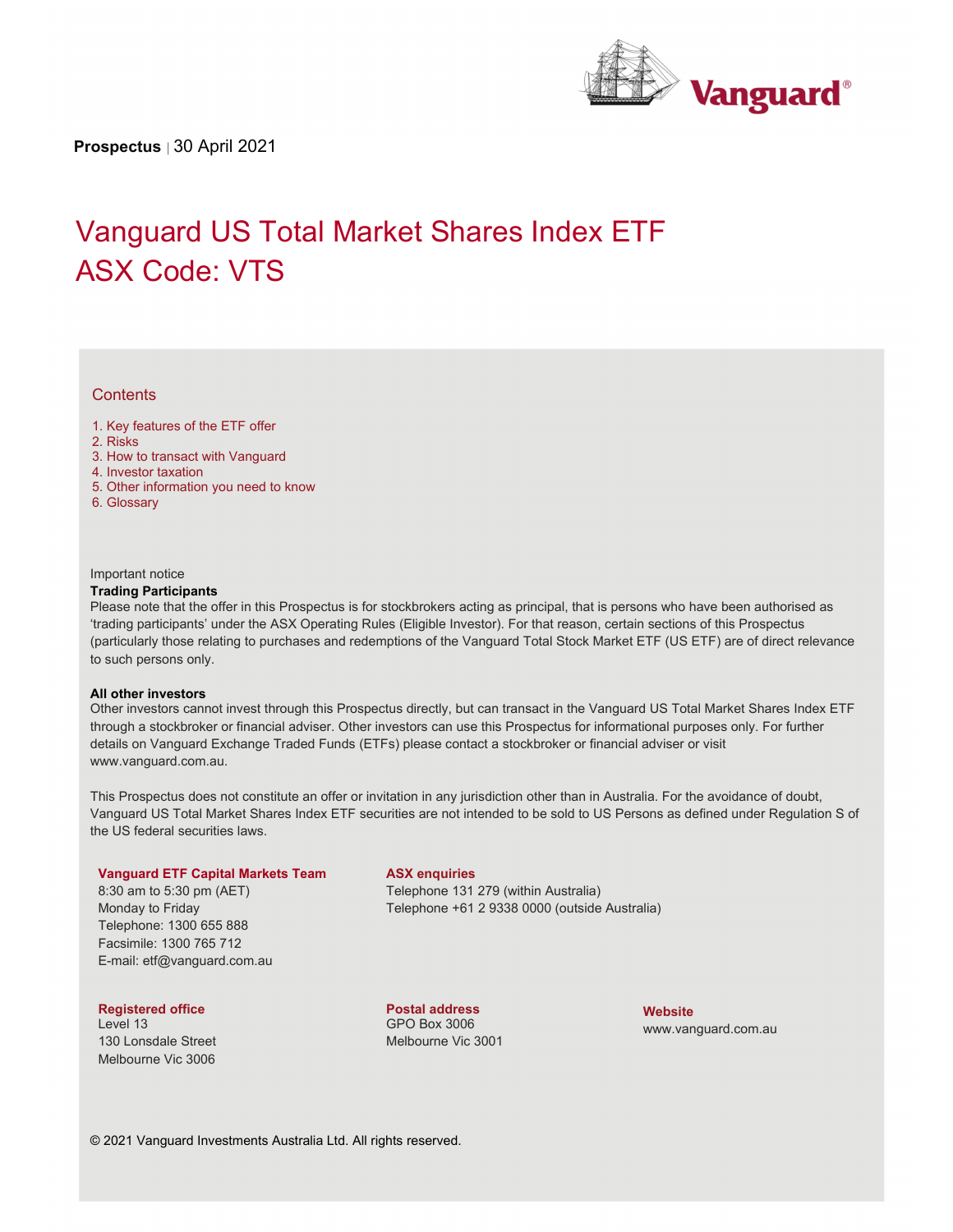# Features at a glance

| Full name                                    | Vanguard US Total Market Shares Index ETF                                                                                                                            |
|----------------------------------------------|----------------------------------------------------------------------------------------------------------------------------------------------------------------------|
| <b>ASX</b> code                              | <b>VTS</b>                                                                                                                                                           |
| <b>SEDOL</b>                                 | B42HLM5                                                                                                                                                              |
| <b>ISIN</b>                                  | AU000000VTS1                                                                                                                                                         |
| Management Costs <sup>1</sup>                | $0.03%$ p.a.                                                                                                                                                         |
| <b>Structure</b>                             | CDI: CHESS Depositary Interest                                                                                                                                       |
| <b>Objective</b>                             | Track the performance of the benchmark Index                                                                                                                         |
| Index                                        | <b>CRSP US Total Market Index</b>                                                                                                                                    |
| <b>Listing location</b>                      | <b>ASX</b>                                                                                                                                                           |
| Commencement date                            | 8 May 2009                                                                                                                                                           |
| Prospectus date                              | 30 April 2021                                                                                                                                                        |
| <b>Expiry date</b>                           | 30 May 2022                                                                                                                                                          |
| <b>AQUA product issuer</b>                   | Vanguard Investments Australia Ltd                                                                                                                                   |
| <b>Fund manager</b>                          | The Vanguard Group, Inc.                                                                                                                                             |
| Share registry                               | Computershare Investor Services Pty Limited                                                                                                                          |
| <b>Holder of underlying ETFs</b>             | <b>CHESS Depositary Nominees Pty Limited</b>                                                                                                                         |
| <b>Risks</b>                                 | Including but not limited to market, index sampling, currency, trading and<br>liquidity, regulatory and tax.                                                         |
| Transactions (primary market)                | Via an Authorised Participant in the US                                                                                                                              |
| Creation unit <sup>2</sup>                   | Please refer to the latest Statement of Additional Information (SAI)                                                                                                 |
| Transaction fee <sup>3</sup>                 | Please refer to the latest SAI                                                                                                                                       |
| Transactions (secondary market) <sup>4</sup> | Available on the ASX; required to have a brokerage account.                                                                                                          |
| <b>Distribution</b>                          | Quarterly: March, June, September and December                                                                                                                       |
| <b>Distribution payable</b>                  | Australian dollars, within 20 business days following the record date                                                                                                |
| Distribution reinvestment plan               | Not available                                                                                                                                                        |
| <b>Taxation</b>                              | Capital gains or ordinary income, foreign sourced income and US<br>withholding and US estate tax may be applicable depending on the<br>circumstance of the investor. |
| Regulated Investment Company status          | Qualifies as at the date of this Prospectus                                                                                                                          |
| Documents incorporated<br>by reference       | US Prospectus and SAI (and documents that update the US Prospectus<br>and SAI, as lodged with ASIC from time to time).                                               |
| Key contact                                  | Vanguard ETF Capital Markets Team on 1300 655 888                                                                                                                    |

1 Refer to the section 'Fees and expenses'. 2 US ETF Securities are issued and redeemed in large blocks known as creations units to Authorised Participants only. Refer to section '3. How to transact with Vanguard'. 3 This amount is only paid by Authorised Participants purchasing or redeeming US ETF units. Individual investors do not pay this amount for sales or purchases

through their broker.<br>4 Investors buying or selling CDIs on the ASX may incur brokerage fees, commissions and a bid/ask spread (being the difference between the price at which<br>participants are willing to buy and sell CDIs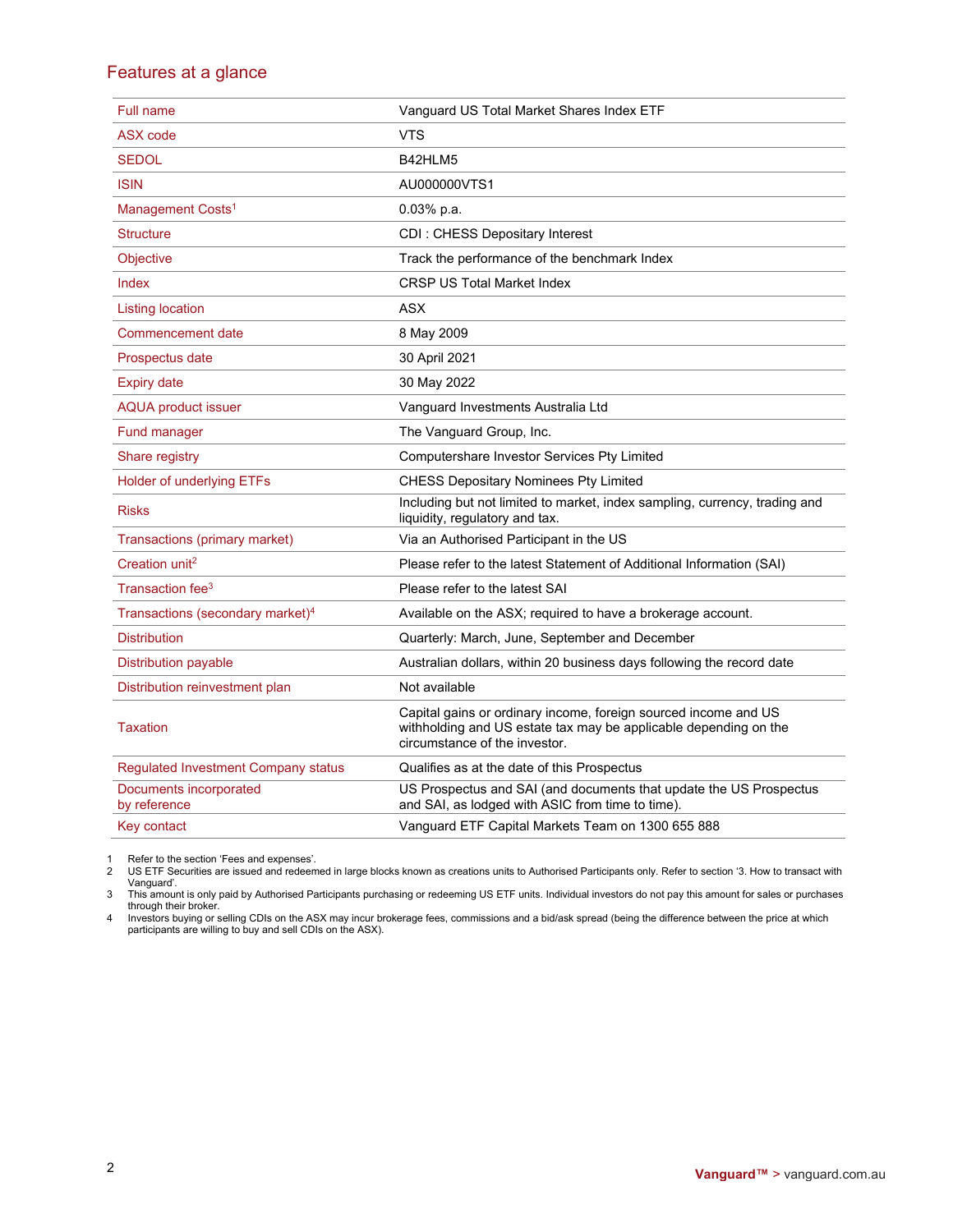#### **Disclaimers**

An investment in the Vanguard US Total Market Shares Index ETF is subject to risk, (refer to section '2. Risks'), which may include possible delays in repayment and loss of income and capital invested.

None of VGI, including Vanguard or their related entities, directors or officers, gives any guarantee or assurance as to the performance of, or the repayment of capital or income reinvested, in the Vanguard US Total Market Shares Index ETF described in this Prospectus. VGI, its related entities and associates may invest in, lend to or provide other services to the Vanguard US Total Market Shares Index ETF.

This Prospectus is prepared for general information only. It is not intended to be a recommendation by Vanguard, any of Vanguard's associates or any other person to invest in the Vanguard US Total Market Shares Index ETF. In preparing this Prospectus, Vanguard did not take into account the investment objectives, financial situation or particular needs of any particular person. Before making an investment decision, investors need to consider (with or without the advice or assistance of an adviser) whether an investment in the Vanguard US Total Market Shares Index ETF is appropriate to their needs, objectives and circumstances.

Vanguard has sufficient working capital to enable it to operate the Vanguard US Total Market Shares Index ETF as outlined in this Prospectus.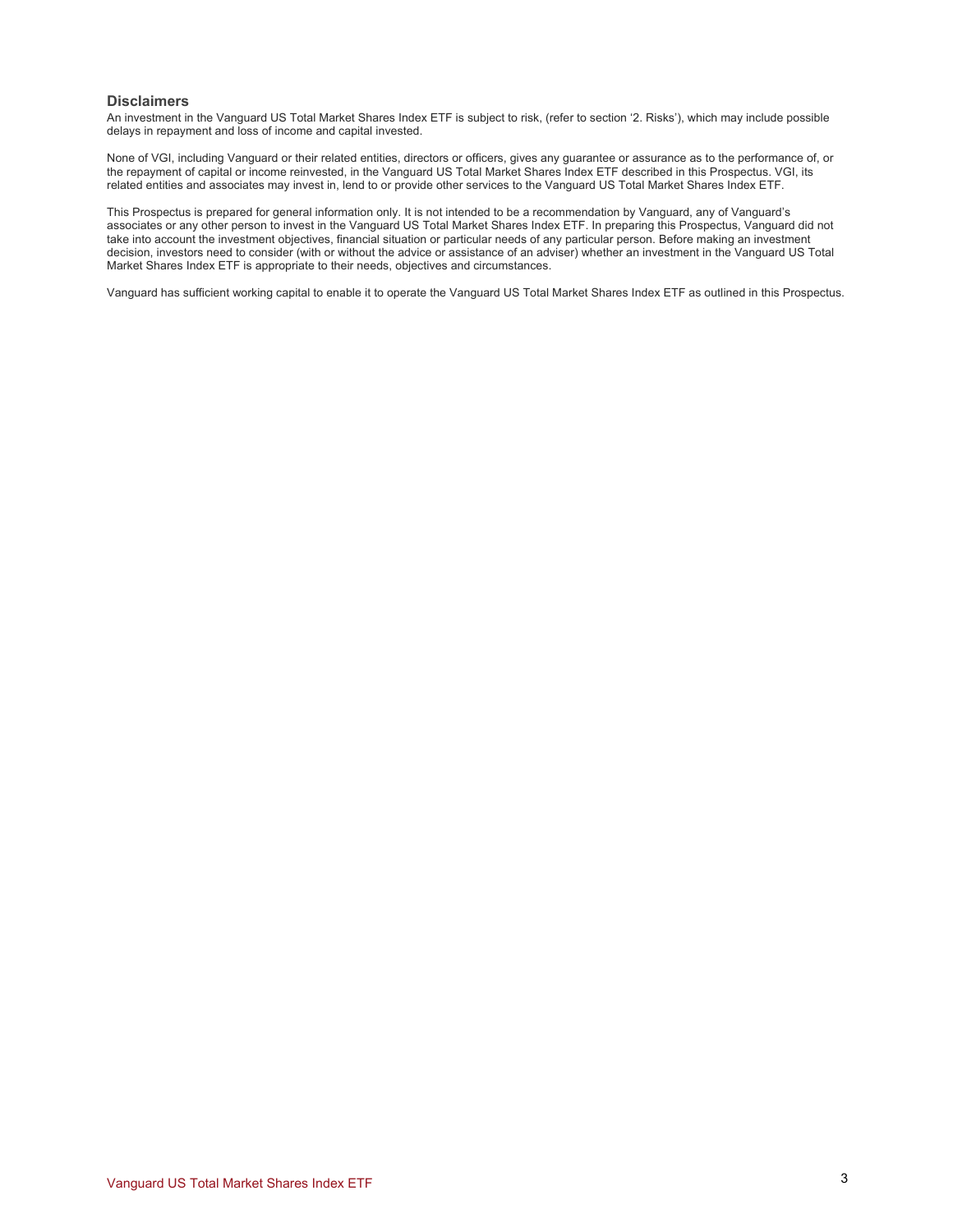#### About this Prospectus

This Prospectus is for the Vanguard US Total Market Shares Index ETF and is dated 30 April 2021.

Vanguard Investments Australia Ltd ABN 72 072 881 086 AFSL 227263 (Vanguard) is the issuer of this Prospectus on behalf of the Vanguard Total Stock Market Index Fund (US Fund), a series of Vanguard Index Funds (a Delaware Statutory Trust).

The Vanguard Group, Inc. (VGI) is the US parent company of Vanguard.

In this Prospectus references to 'Vanguard', 'we', 'our' and 'us' refer to Vanguard Investments Australia Ltd.

A copy of this Prospectus has been lodged with the Australian Securities and Investments Commission (ASIC) in accordance with section 718 of the *Corporations Act 2001 (Cth)* (Corporations Act) and with the ASX Limited (ASX). Neither ASIC nor the ASX takes any responsibility for the contents of this Prospectus.

The Vanguard US Total Market Shares Index ETF is the name given to the Clearing House Electronic Subregister System (CHESS) Depositary Interests (CDIs) that are quoted under the AQUA Rules ofthe ASX (refer to page 9 for further details on CDIs). These CDIs facilitate the buying and selling of exchange traded shares in the US Fund (US ETF Securities) on the ASX. CDIs are 'securities' for the purpose of the *Corporations Act*.

Unless otherwise stated, data sources used within this prospectus by Vanguard or VGI are public or licensed market data and all material is current as at the date of this Prospectus.

A copy of this Prospectus for the Vanguard US Total Market Shares Index ETF, the prospectus for the US ETF Securities (US Prospectus) and the US Fund's Statement of Additional Information (SAI) are available on Vanguard's website at www.vanguard.com.au. If you do not have access to the internet, please contact Vanguard ETF Capital Markets Team on 1300 655 888. A paper copy will be provided free of charge on request.

#### Information available from Vanguard

To keep investors informed, Vanguard, in its capacity as the AQUA product issuer of the Vanguard US Total Market Shares Index ETF, will provide regular reporting and disclosure through the ASX Market Announcements Platform and Vanguard's website. The following information can be obtained by visiting Vanguard's website at www.vanguard.com.au or by contacting Vanguard ETF Capital Markets Team on 1300 655 888:

- Details of the Net Asset Value (NAV) for the ETF available monthly
- Details of the NAV price per unit for the ETF available daily
- Pricing Basket available daily
- A copy of this Prospectus (and any documents which may amend or update the Prospectus)
- Details of any continuous disclosure notices given by Vanguard to the ASX and/or ASIC
- Details of distribution announcements given by Vanguard to the ASX via the ASX Market Announcements Platform (ASX MAP)
- Annual and half yearly financial reports for the US Fund
- Total number of ETF securities on issue monthly via ASX MAP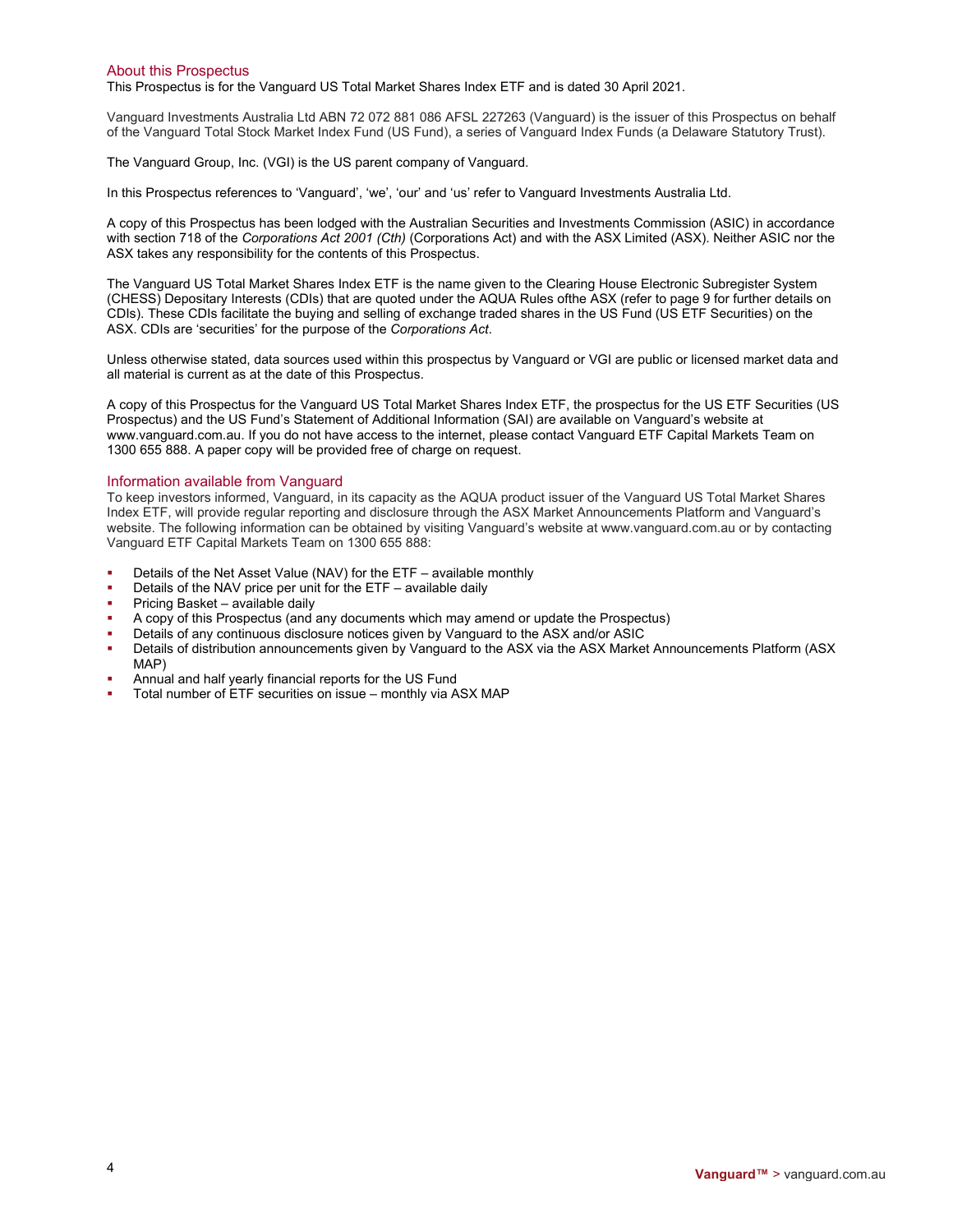#### 1. Key features of the ETF offer Offer to Eligible Investors

Through this Prospectus, Vanguard gives Eligible Investors the opportunity to convert US ETF Securities into CDIs to allow trading of interests in the US ETF Securities on the secondary market in Australia. Eligible Investors, as referred to in this Prospectus, cannot directly purchase or redeem US ETF Securities with the US Fund. Only institutions that are Authorised Participants in the US can purchase or redeem US ETF Securities. Therefore, Eligible Investors will be required to engage counterparts in the US that are Authorised Participants for the purchase and redemption of US ETF Securities (refer to page 11 for more details on the purchase and redemption process).

#### Continuous offer and expiry date

The offer of CDIs is a continuous offer which remains open until 30 May 2022 (the Expiry Date) being 13 months after the date of this Prospectus. CDIs will not be offered, issued or transferred on the basis of this Prospectus after 30 May 2022.

The ETF offered in this Prospectus is:

| Fund<br>name                                           | Investment<br>objective                                                                                 | Underlying<br>Index                                                                                                                               | Management<br>$costs*$ |
|--------------------------------------------------------|---------------------------------------------------------------------------------------------------------|---------------------------------------------------------------------------------------------------------------------------------------------------|------------------------|
| Vanguard<br><b>US Total Market</b><br>Shares Index ETF | Seeks to track the<br>performance of a benchmark<br>index that measures the<br>investment return of the | The CRSP US Total Market Index,<br>represents approximately 100% of the<br>investable U.S. stock market and<br>includes large-, mid-, small-, and | $0.03\%$ p.a.          |
| ASX code: VTS                                          | overall US stock market.                                                                                | micro-cap stocks.                                                                                                                                 |                        |

\* Refer to the section 'Fees and expenses'.

The CRSP US Total Market Index was not created by, and is not managed by Vanguard or any affiliate of Vanguard.

The Vanguard US Total Market Shares Index ETF referred to in the above table is the name given to the CDIs that are quoted under the AQUA Rules of the ASX (refer to page 8 for further details on CDIs). CDIs facilitate the buying and selling of US ETF Securities issued by the US Fund. The US ETF Securities are listed on NYSE Arca (a subsidiary of NYSE Euronext).

The information in the table above is referenced from the US Prospectus for the US ETF Securities. For further information regarding the investment objectives and the fees and expenses, please refer to the US Prospectus.

#### Additional information about the CRSP US Total Market Index

The following table sets out additional information about the CRSP US Total Market Index:

| Eligibility criteria        | Listed equity securities, including common stocks of US-incorporated or US-headquartered<br>companies (including REITs) traded on the NYSE, NYSE American, NASDAQ, ARCA, Cboe or IEX<br>exchanges.                                           |
|-----------------------------|----------------------------------------------------------------------------------------------------------------------------------------------------------------------------------------------------------------------------------------------|
| Weighting<br>methodology    | Full market capitalisation adjusted for free float before inclusion in the index.                                                                                                                                                            |
| Construction<br>methodology | Rules-based. This means that there are specific objective eligibility criteria (i.e. rules) that<br>determine which securities are included in the index and the weightings of the securities included in<br>the index.                      |
| Rebalancing<br>methodology  | Quarterly rebalancing with security migration subject to "packeting".                                                                                                                                                                        |
| Liquidity<br>requirements   | Total market capitalisation greater than \$10 million, float shares greater than 12.5% (10% for Fast<br>Track IPOs) of total shares, trading volume requirements and a security must not have ten<br>sequential days without trading volume. |

For further information regarding the benchmark index values, returns and methodology please refer to CRSP's website http://www.crsp.org/indexes-pages/crsp-us-equity-indexes-methodology-guide [crsp.org]

#### **Performance**

Monthly performance information for the ETF and historical performance relative to the Index will be published on Vanguard's website at www.vanguard.com.au. Neither the return of capital nor the performance of the ETF is guaranteed. Past performance is not an indication of future returns.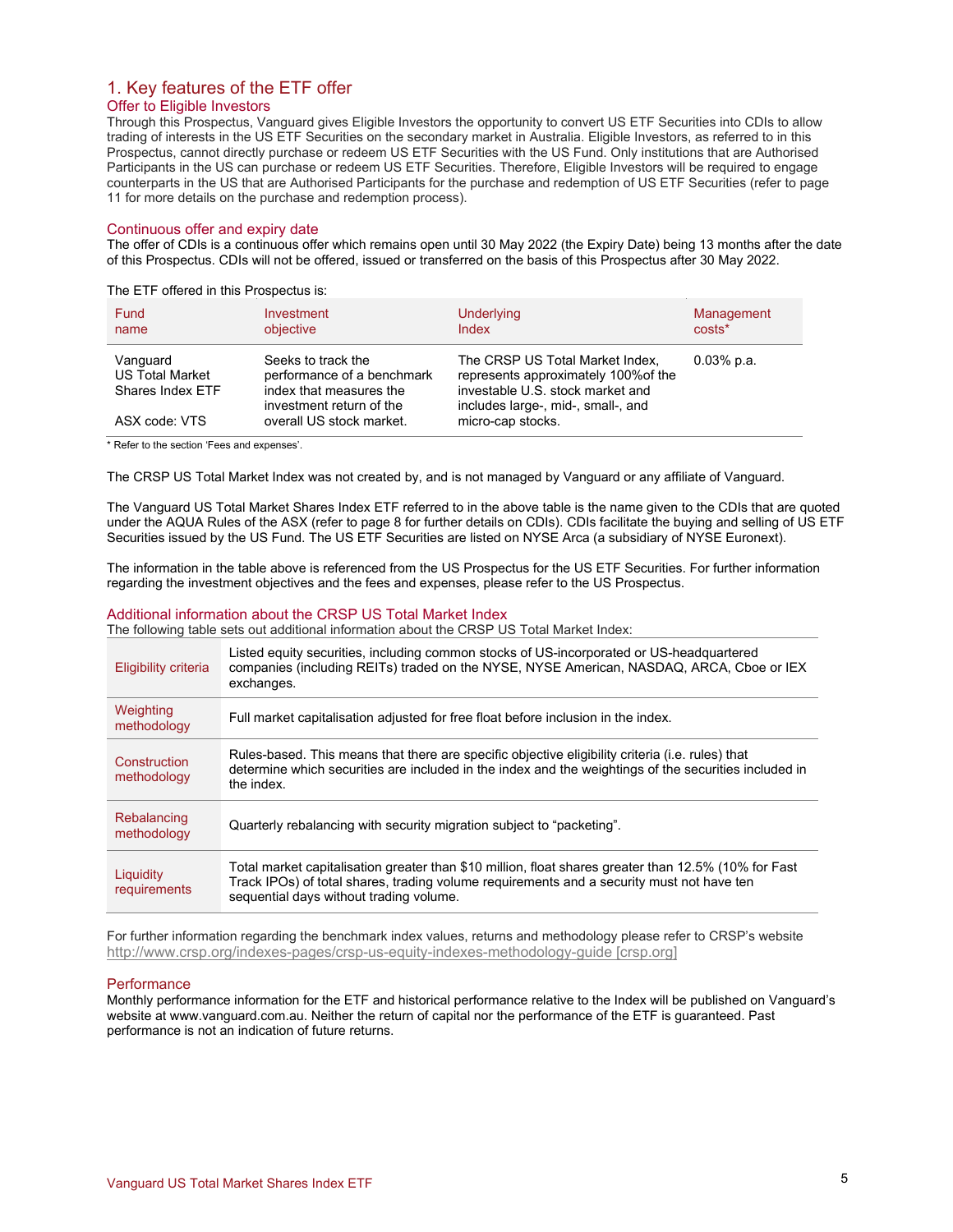#### Fees and expenses

The following table sets out the fees and expenses of the US ETF Securities at the date of this Prospectus:

| Vanguard ETF                                                | Vanguard US Total Market Shares Index ETF |
|-------------------------------------------------------------|-------------------------------------------|
| <b>US ETF Security</b>                                      | Vanguard Total Stock Market ETF           |
| Management fees                                             | 0.03%                                     |
| Distribution fee                                            | None                                      |
| Other expenses                                              | $0.00\%$                                  |
| Total annual fund operating expenses*<br>(Management Costs) | 0.03%                                     |

\* Management Costs are deducted from the assets of the US Fund

Management Costs are expressed as a percentage of the US ETF Securities' average net assets during the relevant period. Management Costs include management expenses, such as advisory fees, account maintenance, reporting, accounting, legal, and other administrative expenses and any distribution fees. They do not include the transaction costs of buying and selling portfolio securities.

As Management Costs are expressed as a percentage of the average net assets of the US ETF Securities and the value of those assets may change over time, the actual Management Costs for a period may be higher or lower than shown in the table above. For additional information about Fees and Expenses of the US ETF Securities, please see the US Prospectus.

Investors buying or selling CDIs on the ASX may incur customary brokerage fees, commissions and a bid/ask spread (being the difference between the price at which participants are willing to buy and sell CDIs on the ASX).

#### What is an ETF?

An ETF is an Exchange Traded Fund, which is quoted for trading under the AQUA Rules of the ASX (in this case, it is the CDIs that are quoted for trading under the AQUA Rules of the ASX). Generally, these exchange traded funds comprise broadly diversified investment portfolios of either shares, bonds or real estate securities and are constructed using an indexed investment methodology.

ETFs seek to combine the best features of index managed funds and listed shares in one investment. Vanguard ETFs come with the benefits of low cost, broad diversification, transparency and tax efficiency due to low turnover of the underlying securities. However, unlike traditional index funds which are priced only once per day, ETF securities trade on a stock exchange so they can be bought and sold at any time during the trading day at prevailing market prices. ETFs carry certain risks (refer to the section '2. Risks' for further details).

#### Who is Vanguard?

Vanguard Investments Australia Ltd (Vanguard) is a wholly owned subsidiary of The Vanguard Group, Inc. With more than AUD\$9.8 trillion in assets under management as of 31 March 2021 including more than AUD \$2.3 trillion in ETFs, The Vanguard Group Inc is one of the world's largest global investment management companies. In Australia, Vanguard has been serving financial advisers, retail clients and institutional investors for more than 25 years.

#### Who is involved in the ETF process?

The role of Vanguard is to be the issuer of the cross-listed US ETF Securities, via CDIs, into the Australian market (refer to page 9 for further details). To accomplish this, Vanguard has entered into an Intermediary Authorisation Agreement with VGI. Neither the US Fund nor VGI hold an Australian Financial Services Licence (AFSL).

Other roles of Vanguard are to:

- contract with relevant parties in Australia to ensure that the CDIs are properly created for the Australian market;
- contract with an appropriate share registry to ensure that the relevant investor details are maintained in regard to the CDIs that are quoted under the AQUA Rules of the ASX; and
- help maintain an efficient trading market by assigning at least one market maker.

VGI, either itself or through a subsidiary, will manage the investments of the US Fund and process the creation and redemption orders of the US ETF Securities in the US.

The US ETF Securities are held by Depository Trust Company (DTC) which is a limited purpose trust company that was created in the US to hold the securities of its participants (refer to page 9 for further details).

Computershare Trust Company, N.A. (a DTC Participant) has entered into a Custody Agreement with CHESS Depositary Nominees Pty Limited (CHESS Depositary Nominees), such that CHESS Depositary Nominees becomes the holder of the underlying US ETF Securities that will be cross-listed into the Australian market.

Computershare Investor Services Pty Limited (Computershare) has been engaged by Vanguard under a Share Registry Agreement to maintain the Australian register of CDI holders and provide services to investors (including facilitating payment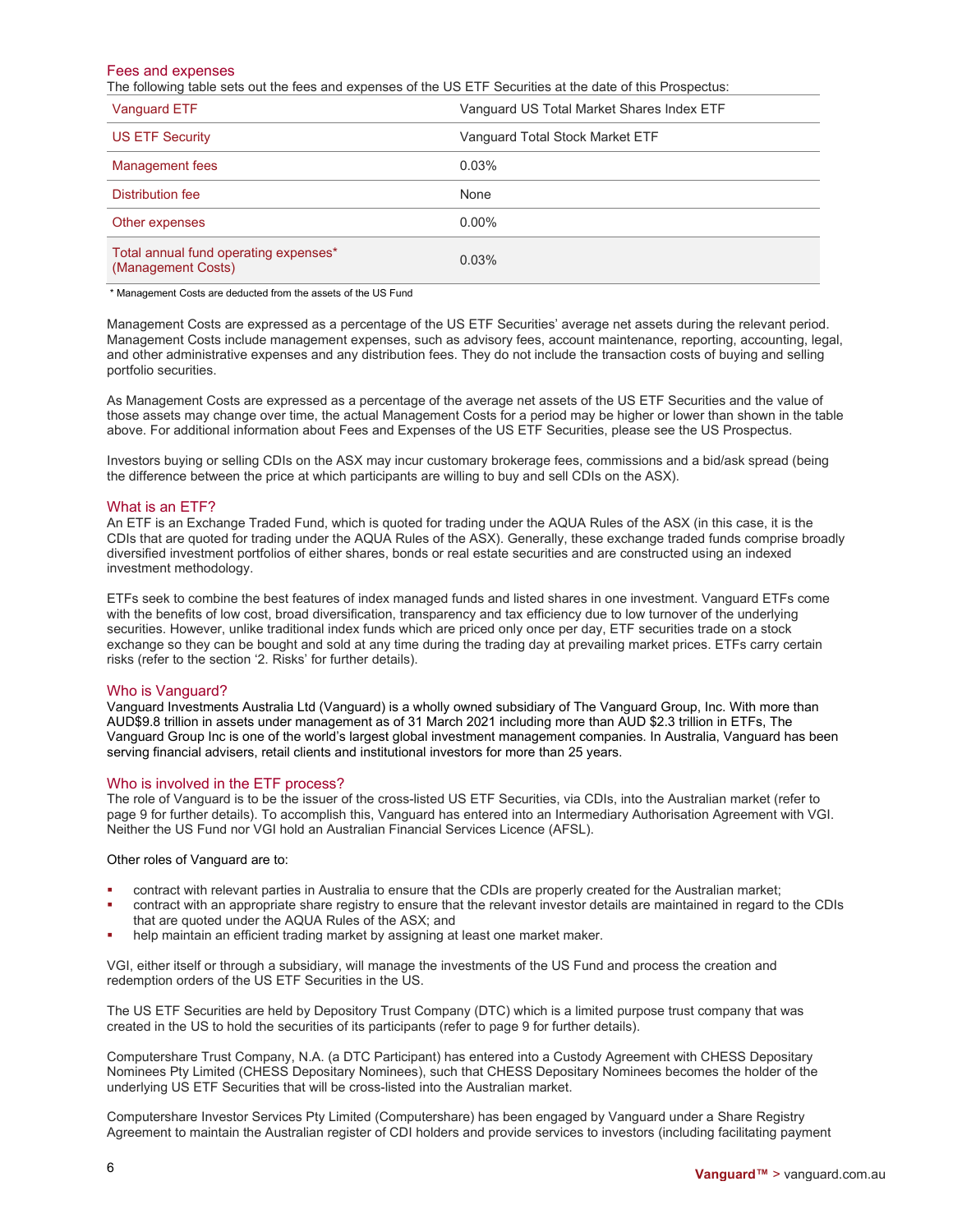of any distributions) in relation to their CDI holdings. Computershare keeps investor records including the quantity of securities held by an investor and how the securities are held. Computershare's role is to also facilitate the transfer of US ETF Securities, created in the US, for transacting in Australia.

| Product issuer<br>Vanguard Investments Australia Ltd<br>Level 13 | Share registrar<br>Computershare Investor Services Pty Limited<br>Yarra Falls. |  |
|------------------------------------------------------------------|--------------------------------------------------------------------------------|--|
| 130 Lonsdale Street<br>Melbourne Vic 3006                        | 452 Johnston Street.<br>Abbotsford Vic 3067                                    |  |
|                                                                  |                                                                                |  |

#### Quotation under the AQUA Rules of the ASX

Contact details

The AQUA market service aims to provide managed funds, ETFs and structured products (collectively referred to as ETPs) with a more tailored framework for the quoting of these products on the ASX market and access to back office clearing and settlement.

The key distinction between products admitted under the ASX Listing Rules and those quoted under the ASX AQUA Rules is the level of influence that the issuer has over the underlying instrument. See table below for the main differences between the ASX Listing Rules and the ASX AQUA Rules:

| <b>ASX Listing Rules</b>                                                                                                                                                                                         | <b>ASX AQUA Rules</b>                                                                                                                                                                                                                           |
|------------------------------------------------------------------------------------------------------------------------------------------------------------------------------------------------------------------|-------------------------------------------------------------------------------------------------------------------------------------------------------------------------------------------------------------------------------------------------|
| The equity issuer:<br>Controls the value of its own securities and the<br>business it runs; and<br>The value of those securities is directly influenced by<br>п.<br>the equity issuer's performance and conduct. | The AQUA Product issuer:<br>Does not control the value of the assets underlying its<br>products but:<br>Offers products that give investors exposure to the<br>٠.<br>underlying assets - such as shares, indices, currencies<br>or commodities. |
| For example, a company's management and Board generally<br>control the company's business and, therefore, have direct<br>influence over the company's share price.                                               | The value (or price) of products quoted under the AQUA<br>Rules is dependent upon the performance of the underlying<br>assets rather than the financial performance of the issuer<br>itself.                                                    |
|                                                                                                                                                                                                                  | For example, an ETP issuer does not control the value of the<br>securities it invests in.                                                                                                                                                       |
| Course: ACV Dulge Framowerk (2011)                                                                                                                                                                               |                                                                                                                                                                                                                                                 |

Source: ASX Rules Framework (2011)

The following information highlights the key differences between the effect of listing under the ASX Listing Rules and quotation under the AQUA Rules.

| Information              | <b>ASX Listing Rules</b>                                                                                                                                            | <b>ASX AQUA Rules</b>                                                                                                                                                                                                                                                                                                                                                                                                                                                                                                                                                                                                                                                                                                                                                                                                                                                                                                                                                                                                                                                                                                   |
|--------------------------|---------------------------------------------------------------------------------------------------------------------------------------------------------------------|-------------------------------------------------------------------------------------------------------------------------------------------------------------------------------------------------------------------------------------------------------------------------------------------------------------------------------------------------------------------------------------------------------------------------------------------------------------------------------------------------------------------------------------------------------------------------------------------------------------------------------------------------------------------------------------------------------------------------------------------------------------------------------------------------------------------------------------------------------------------------------------------------------------------------------------------------------------------------------------------------------------------------------------------------------------------------------------------------------------------------|
| Continuous<br>disclosure | Products under the Listing Rules are<br>٠<br>subject to the continuous disclosure<br>requirements under Listing Rule 3.1 and<br>section 674 of the Corporations Act | Issuers of products quoted under the AQUA Rules are<br>not subject to the continuous disclosure requirements<br>under Listing Rule 3.1 and section 674 of the<br>Corporations Act.<br>There is a requirement under the AQUA Rules that an<br>issuer of a product quoted under the AQUA Rules<br>provide the ASX with any information that the non-<br>disclosure of which may lead to the establishment of a<br>false market in its products or would materially affect<br>the price of its products.<br>What obligations apply under the AQUA Rules?<br>There is an obligation on issuers of ETPs to disclose<br>information about the NAV of the ETPs daily via either<br>the ASX MAP or issuer's website (as specified in the<br>ETPs' Product Disclosure Statement).<br>Issuers of ETPs must also disclose information about<br>dividends, distributions and other disbursements to the<br>ASX via ASX MAP.<br>Any other information that is required to be disclosed to<br>ASIC under section 675 of the Corporations Act must<br>be disclosed to the ASX via ASX MAP at the same<br>time it is disclosed to ASIC. |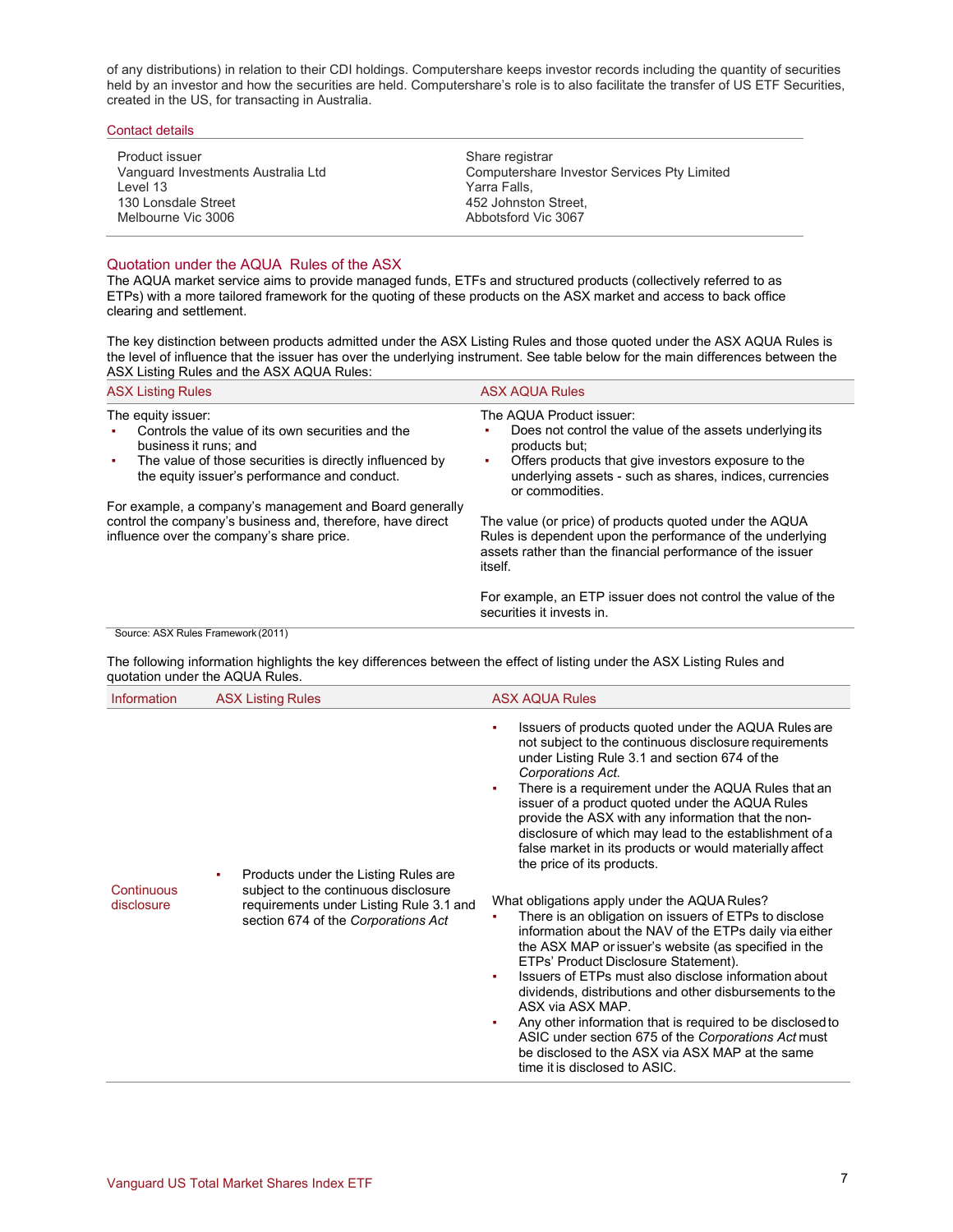| Periodic<br>disclosure                 | Products under the Listing Rules are<br>required to disclose half yearly and<br>annual financial information or annual<br>reports under Chapter 4 of the Listing<br>Rules.                                                                                                                                        | Responsible entities of AQUA Products that are ETPs<br>ä,<br>are still required to lodge with ASIC financial reports<br>under Chapter 2M of the Corporations Act. Under the<br>AQUA Rules, the Responsible Entity must disclose<br>these financial reports to the ASX at the same time as<br>lodgement with ASIC.<br>Issuers of ETPs must disclose the total number of ETP<br>ä.<br>Securities on issue via ASX MAP within 5 business<br>days of the end of each month.                                                                                                                                                                                                     |
|----------------------------------------|-------------------------------------------------------------------------------------------------------------------------------------------------------------------------------------------------------------------------------------------------------------------------------------------------------------------|-----------------------------------------------------------------------------------------------------------------------------------------------------------------------------------------------------------------------------------------------------------------------------------------------------------------------------------------------------------------------------------------------------------------------------------------------------------------------------------------------------------------------------------------------------------------------------------------------------------------------------------------------------------------------------|
| Corporate<br>control                   | Requirements in the Corporations Act<br>٠<br>and the Listing Rules in relation to<br>matters such as takeover bids, share<br>buy-backs, change of capital, new<br>issues, restricted securities, disclosure<br>of directors' interests and substantial<br>shareholdings apply to companies and<br>listed schemes. | Certain requirements in the Corporations Act and the<br>٠<br>Listing Rules in relation to matters such as takeover<br>bids, buy-backs, change of capital, new issues,<br>restricted securities, disclosure of directors' interests<br>and substantial shareholdings that apply to<br>companies and listed schemes do not apply to<br>products quoted under the AQUA Rules.<br>Issuers of products quoted under the AQUA Rules are<br>٠<br>subject to the general requirement to provide the ASX<br>with any information concerning itself the non-disclosure<br>of which may lead to the establishment of a false<br>market or materially affect the price of its products. |
| <b>Related party</b><br>transactions   | Chapter 10 of the Listing Rules, which<br>٠<br>relates to transactions between an<br>entity and persons in a position to<br>influence the entity, specifies controls<br>over related party transactions.                                                                                                          | Chapter 10 of the Listing Rules does not apply to AQUA<br>Products. ETPs that are registered managed investment<br>schemes are subject to Chapter 2E and Part 5C.7 of the<br>Corporations Act.                                                                                                                                                                                                                                                                                                                                                                                                                                                                              |
| <b>Auditor rotation</b><br>obligations | There are specific requirements in<br>relation to auditor rotation under Part<br>2M.4 Division 5 of the Corporations Act.                                                                                                                                                                                         | Issuers of products quoted under the AQUA Rules are<br>ä,<br>not subject to the requirements under Part 2M.4<br>Division 5 of the Corporations Act.<br>Responsible entities of registered managed investment<br>schemes will continue to be required to undertake an<br>independent audit of its compliance with the scheme's<br>compliance plan in accordance with section 601HG of<br>the Corporations Act and the auditor must not be the<br>auditor of the scheme's financial statements (though<br>they may be from the same firm).                                                                                                                                    |
| Product<br>disclosure                  | Entities admitted under the Listing Rules<br>٠<br>are subject to the requirements of the<br>Corporations Act in relation to the issue<br>of a PDS or prospectus.<br>Information on the risks associated with<br>٠<br>an investment in a product is expected<br>to be included.                                    | Products quoted under the AQUA Rules will also be<br>subject to these requirements of the Corporations<br>Act.<br>Investors should read the PDS or prospectus carefully<br>before investing in an AQUA Product to fully<br>understand the risks involved in investing in these<br>types of products.                                                                                                                                                                                                                                                                                                                                                                        |

Source: ASX Rules Framework (2011) and ASX Operating Rules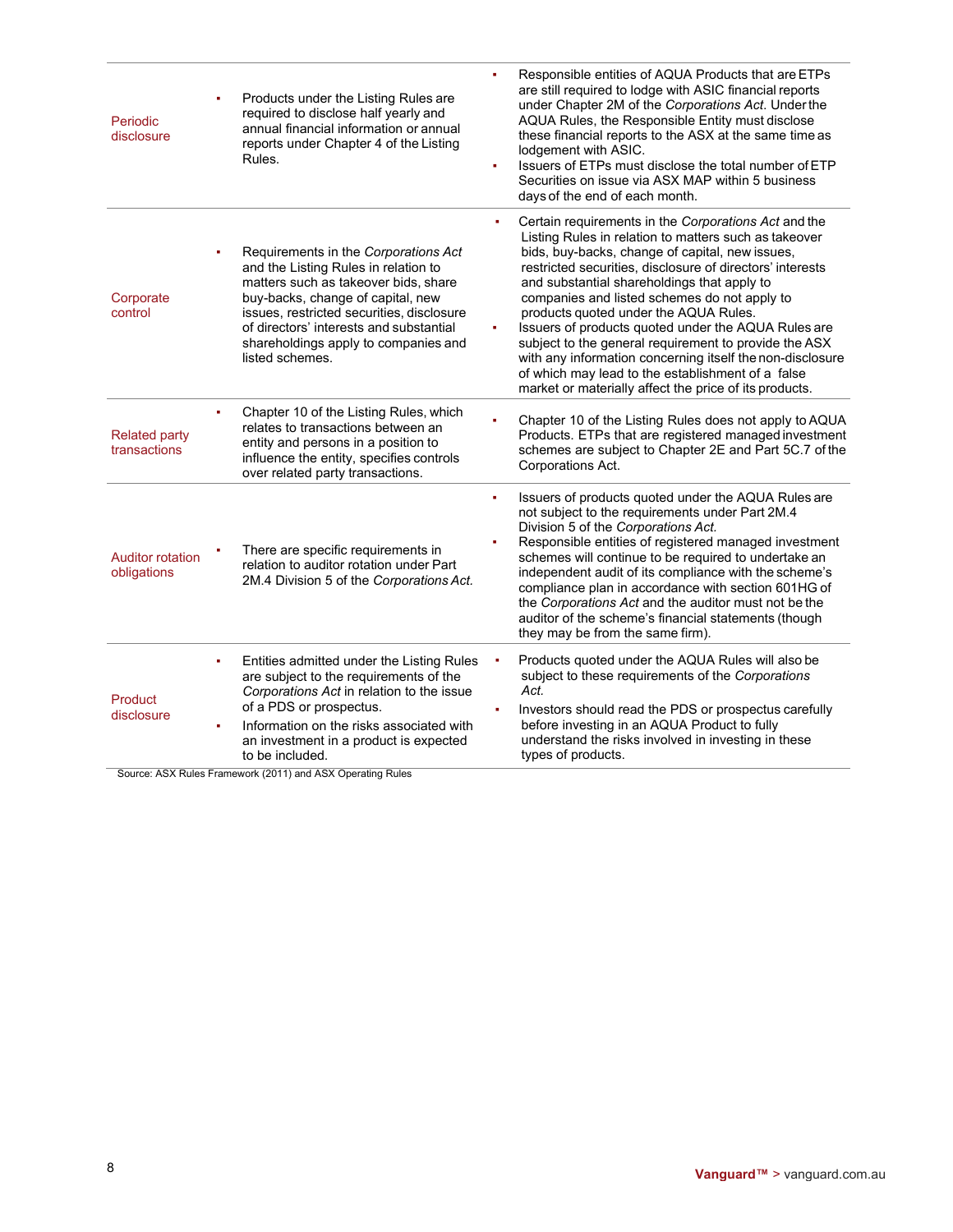#### Market Maker

The AQUA Rules contain certain market making requirements. A market maker's role is to satisfy supply and demand for CDIs. They do this by fulfilling two key functions:

- Providing liquidity to the market by providing continuous bid and ask prices and acting as the buyer and seller of CDIs throughout the day; and
- Applying to convert additional CDIs, where necessary, to meet supply and demand.

Market makers seek to provide continuous liquidity to the market. The process begins with the issuer distributing a net asset value for the US ETF Security to the market every day, allowing market makers to price the CDI. Market makers use this information to determine the price of CDIs and places a bid/ask spread around this value before sending these prices to the stock exchange as bid and ask orders. The orders are published to the market, and investors can either 'hit' orders to trade with the market maker or send their own orders to the exchange and wait for someone else to 'hit' them. Market maker orders are updated continuously throughout the day to reflect price changes in the underlying securities.

The market maker(s) that Vanguard has appointed for the Vanguard US Total Market Shares Index ETF, have been selected on the basis of their experience in trading and market making in both Australia and international markets. Most importantly, the firm(s) selected by Vanguard currently make markets on the ASX in existing Australian quoted ETF products and may have agreements with the ASX which provide certain financial incentives for the market maker to operate in this capacity. The market makers selected (or their offshore affiliates) may also have global experience in trading exchange traded fund securities in other markets, such as the New York Stock Exchange. Vanguard may change the lead market maker or appoint additional market makers.

#### CHESS Depositary Interests (CDIs)

Investors in the Vanguard US Total Market Shares Index ETF offered in this Prospectus will hold a CDI rather than a US ETF Security. CDIs are Australian financial instruments designed to give its holders rights and entitlements (i.e. a beneficial interest) in relation to holding foreign financial products, such as the US ETF Securities. A Depositary Nominee holds title on behalf of CDI holders. In the case of the US ETF Securities, the nominee is CHESS Depositary Nominees Pty Limited (CDN), who is the holder of the AFS License 254 514 and is an approved participant in the clearing and settlement facility operated by ASX Settlement Pty Limited.

CDI holders are not holders of the US ETF Security. Some entitlements accrue to holders of US ETF Securities directly such as voting rights and corporate actions. This can alter the entitlements of a CDI holder. The ratio of CDI's to corresponding US ETF Securities is one-to-one.

In relation to *voting*, if a meeting of holders of US ETF Securities is convened, each holder of CDIs will be given notice of the meeting. The notice will include a form permitting the CDI holder to direct the Depositary Nominee to cast, authorise or arrange the casting of, proxy votes in accordance with the CDI holder's written directions. Only holders of US ETF Securities (as shown on DTC records or DTC Participant records) or their proxies can vote at meetings of holders of US ETF Securities.

In relation to *corporate actions* all economic benefits such as dividends, bonus issues, rights issues, capital reconstructions or similar corporate actions must flow through to CDI holders under the ASX Settlement Operating Rules. However, there may be differences from the entitlements you would receive if you held the US ETF Securities directly, for example, there may be rounding of entitlements where the depository nominee's holding is treated as a single holding rather than holdings corresponding to the interests of CDI holders. The US ETF Securities are not subject to corporate takeovers.

CDIs may be held in uncertificated form on either the Issuer Sponsored Subregister or the CHESS Subregister, which together make up the Australian CDI Register (maintained by Computershare).

For more information on CDI's generally, please refer to CDN's guidance note. Understanding CHESS Depository Interests and ASIC's MoneySmart website (www.moneysmart.gov.au).

CDI Holders interested in converting existing CDI's into US ETF Securities should contact Computershare on 1300 757 905.

#### Depository Trust Company (DTC)

The DTC, a limited-purpose trust company, was created in the US to hold securities of its participants (DTC Participants) and to facilitate the clearance and settlement of securities transactions among the DTC Participants in such securities through electronic book entry changes in accounts of the DTC Participants, thereby eliminating the need for physical movement of share certificates. DTC Participants include securities brokers and dealers, banks, trust companies, clearing corporations and certain other organisations.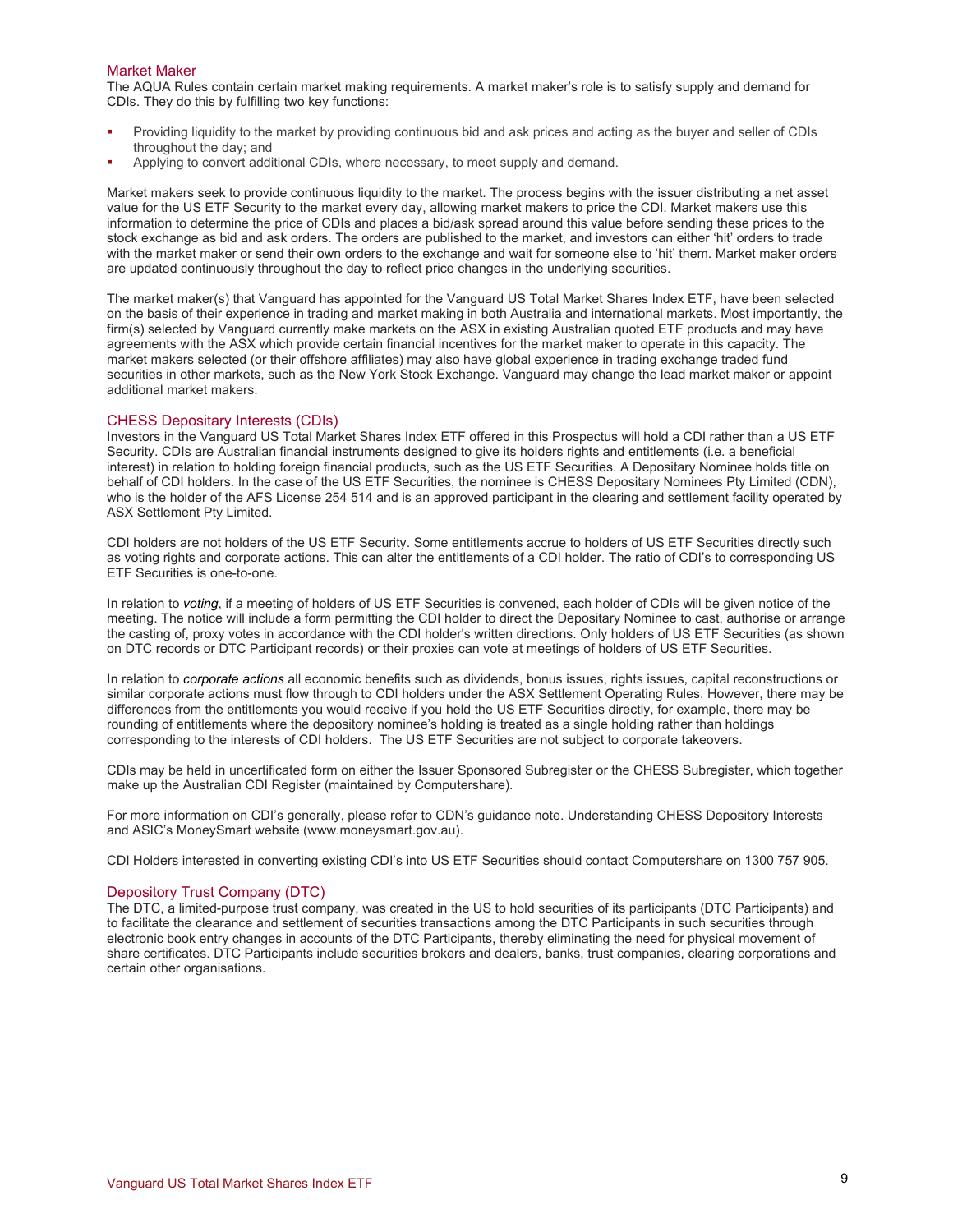## 2. Risks

Investors in the Vanguard US Total Market Shares Index ETF face a number of investment risks. It is important to keep in mind one of the main principles of investing: the higher the potential reward, the higher the risk of losing money. The reverse is also generally true: the lower the risk, the lower the potential reward. An investment in ETFs could lose money over short or even long periods.

The price of an ETF can fluctuate within a wide range, like fluctuations of the overall stock market. When considering an investment in the Vanguard US Total Market Shares Index ETF, personal tolerance for fluctuating market values should be taken into account. There is no guarantee that the value of investment capital will be maintained.

The risks described in the US Prospectus for the US ETF Security are:

- ETF trading risks
- Stock market risk
- Index sampling risk

The above risk descriptions also apply to the Vanguard US Total Market Shares Index ETF. Prospective investors should read and consider these risks in the US Prospectus (as well as the additional risks identified below) before making an investment decision. Additional risks specific to the offer in Australia are detailed below:

#### Currency risk

Fluctuations in the value of the Australian dollar versus foreign currencies can affect the returns from overseas investments. This is because losses or gains must be converted back into Australian dollars.

The Vanguard US Total Market Shares Index ETF offered in this Prospectus does not hedge any of its exposure to foreign currencies.

A weaker Australian dollar increases the value of investments held in non-Australian dollars and therefore benefits the Australian investor holding non-Australian dollar denominated assets, such as international shares. Conversely, if the value of the Australian dollar rises, the value of investments held in non-Australian dollar denominated assets will fall.

Fluctuations in the exchange rate between when a distribution is paid on the US ETF Security and when these distributions are converted into Australian dollars by Computershare for holders of CDIs can also result in foreign currency gains and losses arising for holders of CDIs. This is discussed in further detail in the section 'Distributions'.

#### Regulatory and tax risk

This is the risk that a government or regulator may introduce regulatory and tax changes or a court makes a decision regarding the interpretation of the law that affects the value of securities in which the US Fund invests, the value of the interests in the Vanguard US Total Market Shares Index ETF, or the tax treatment of the investment in the Vanguard US Total Market Shares Index ETF.

The US Fund may be affected by changes to legislation or government policy both in Australia and in other countries. These changes are monitored by Vanguard and action is taken, where appropriate, to facilitate the achievement of the Vanguard US Total Market Shares Index ETF's objectives.

Please refer to the section '4. Investor taxation' for information about the tax impacts for the offer in Australia.

#### Trading and liquidity risk

In certain circumstances, the ASX and/or other exchanges may suspend the trading of CDIs and therefore investors will not be able to buy or sell the CDIs on the ASX.

The ASX also imposes certain requirements for the Vanguard US Total Market Shares Index ETF to continue to be quoted. Vanguard will endeavour to meet these requirements at all times to ensure the Vanguard US Total Market Shares Index ETF remains quoted.

There can be no assurances that there will always be a liquid market for securities quoted under the AQUA Rules of the ASX. Vanguard has appointed a market maker to assist in maintaining liquidity for the Vanguard US Total Market Shares Index ETF on the ASX, but there is no guarantee that the market maker will be able to maintain liquidity.

The net asset value of the US ETF Securities may differ from the trading price of the CDIs on the ASX. The trading price is dependent on a number of factors including the demand and supply of the CDIs, investor confidence and how closely the value of the assets of the US Fund tracks the performance of the index.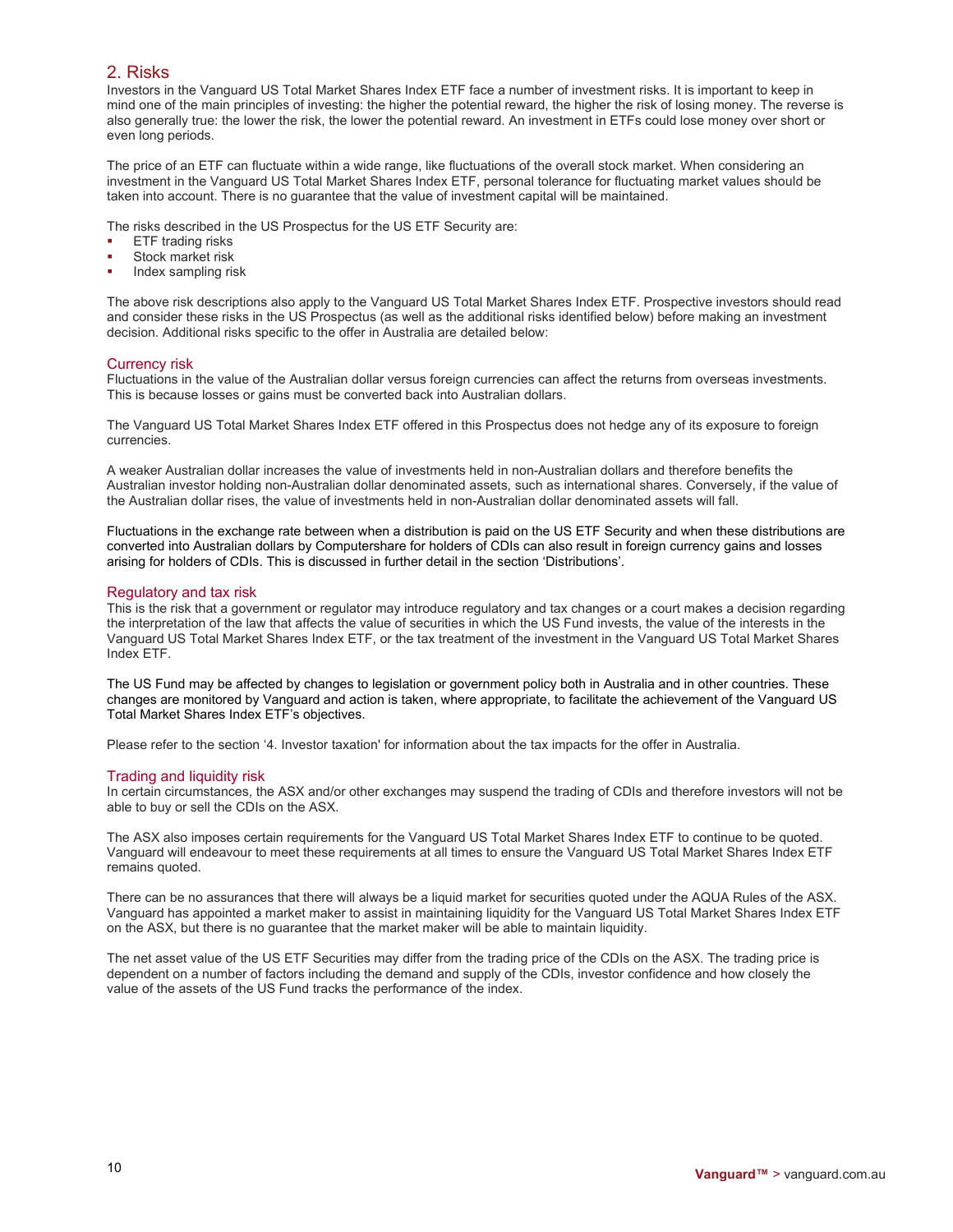## 3. How to transact with Vanguard Eligible Investors

To convert US ETF Securities to CDIs (and vice versa), an Eligible Investor can contact an Authorised Participant to purchase or redeem US ETF Securities. Interests in the US Fund are issued and redeemed in large blocks known as creation units. To purchase or redeem a creation unit, you must either be an Authorised Participant or trade through a broker that is an Authorised Participant. An Authorised Participant is a participant in the Depository Trust Company (DTC) that has executed a Participant Agreement with VGI.

The Authorised Participant will then arrange for the purchase or redemption of US ETF Securities with the US Fund. The US ETF Securities issued by the US Fund will be held by Computershare Trust Company, N.A. on behalf of the Eligible Investor (in the name of CHESS Depositary Nominees). The equivalent value of CDIs (1 US ETF Security for 1 CDI) will then be issued to the Eligible Investor.

Please note that transaction fees may apply to Eligible Investors in Australia when the Authorised Participant purchases or redeems US ETF Securities. These costs are negotiable directly with the relevant Authorised Participants.

For further details on the number of US ETF Securities in a creation unit and the transaction fee for the US ETF Securities, please refer to the latest SAI.

For further details on the purchase and redemption process, please contact Vanguard ETF Capital MarketsTeam on 1300 655 888 who can assist you with the process.

#### Other Investors - buying and selling ETFs on the secondary market

Investors who are not Eligible Investors can acquire, via the secondary market, CDIs of the US ETF Securities which are publicly traded via the ASX. To acquire a US ETF Security in the form of a CDI, investors will need to have a brokerage account.

When investors buy or sell CDIs on the secondary market, brokers may charge brokerage fees or commissions. Investors may also incur the cost of the 'bid/ask spread' which is the difference between the price at which the broker will purchase the security and the higher price at which the broker will sell the security. In addition, because the secondary market transactions occur at market prices, investors may pay more (premium) or less (discount) than the Net Asset Value when buying a CDI and receive more or less than the Net Asset Value when selling it.

#### **Distributions**

Distributions from the US Fund are generally calculated quarterly in March, June, September and December. The amount and timing of distributions may vary. Investors should be aware that there may be periods (including long periods of time) in which no distribution is made. If this should occur, details will be available on our website.

The distributions payable in respect of the CDIs quoted on the ASX will be declared and paid by the US Fund in US dollars, and converted by Computershare into Australian dollars prior to payment to holders of CDIs.

CDI holders will generally receive distribution payments (to which they are entitled, if any) within 20 business days following the record date in Australia. The value of the Australian dollar distribution payment is dependent on the prevailing foreign exchange rate a few days prior to the payment date. That is, the dollar amount of the distribution will first be determined and paid by the US Fund in US dollars and Computershare will then convert this into Australian dollars before making the distribution payment to holders of CDIs. The relevant exchange rate is as agreed from time to time between Computershare and its broker, net of fees and commissions.

From time to time, the foreign exchange rate can be volatile and the exchange rate when the distribution is declared and paid by the US Fund may differ from the prevailing foreign exchange rate at the date at which the distribution is converted into Australian dollars. This can give rise to foreign currency gains and losses for holders of CDIs in some circumstances.

Payment of distributions will be generally made by direct credit into a nominated Australian bank account. A distribution reinvestment plan is not available for the Vanguard US Total Market Shares Index ETF offered in this Prospectus. Please refer to section '4. Investor taxation' for information on the tax consequences of receiving distributions from the US Fund.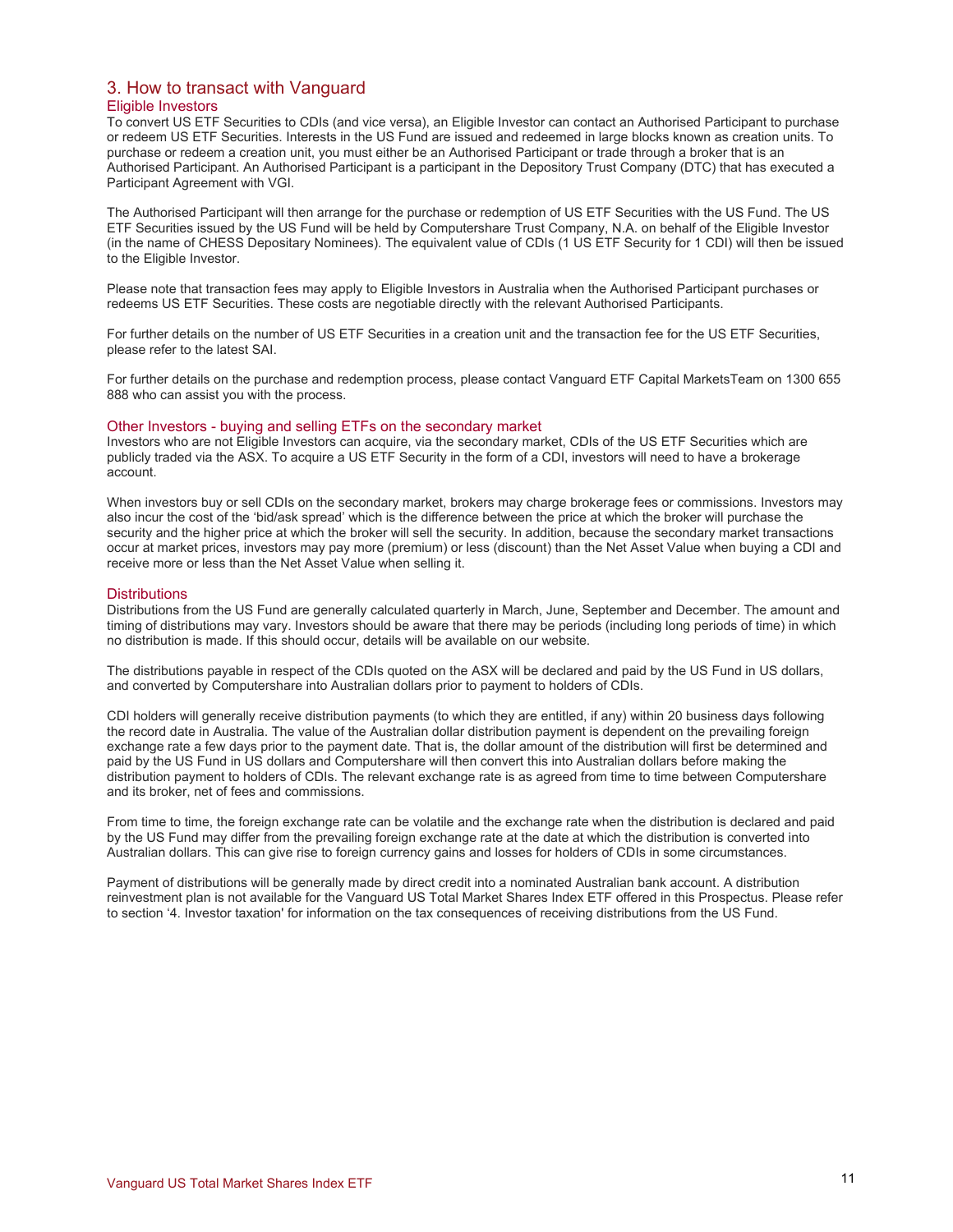## 4. Investor taxation

The taxation information in this Prospectus is provided for general information only. It is a broad overview of some of the Australian and US tax consequences associated with investing in the Vanguard US Total Market Shares Index ETF offered in this Prospectus, and is not intended to provide an exhaustive or definitive statement as to all the possible tax outcomes for investors.

It does not take into account the specific circumstances of each person who may invest in the Vanguard US Total Market Shares Index ETF and should not be used as the basis upon which potential investors make a decision to invest in the Vanguard US Total Market Shares Index ETF. As each investor's circumstances are different, Vanguard strongly recommends that an investor obtains independent professional tax advice concerning the tax implications of investing in and dealing in interests in the Vanguard US Total Market Shares Index ETF, particularly if an investor is not a resident of Australia or is a 'temporary resident' of Australia for tax purposes.

The Australian and US taxation information in this Prospectus have been prepared based on tax laws and administrative practice available at the date of this Prospectus. Any changes in the tax law or administrative practice that are announced subsequent to this date may alter the taxation information provided in this Prospectus.

#### Taxation of Australian tax resident investors

The taxation information provided in this Prospectus relates to Australian tax residents. Investors who are foreign residents should seek independent professional advice in relation to their specific circumstances.

#### Distributions from the US ETF

Distributions from the US Fund made to an Australian tax resident investor in the Vanguard US Total Market Shares Index ETF should be treated as assessable foreign sourced income for the Australian tax resident investor in the tax year in which the distribution has been received.

For Australian tax purposes, the Australian tax resident investor is assessed on the amount of the dividend distributions received during the tax year gross of any US withholding tax deducted. Australian tax resident investors may be entitled to claim an offset against the Australian tax payable on their foreign sourced income for any US tax withheld, as described below. Please see an Australian tax adviser in order to determine whether benefits of any tax offsets for US tax withheld from distributions in the Vanguard US Total Market Shares Index ETF can be obtained.

The US generally imposes a 30% withholding tax on dividends paid by US corporations to non-US persons, but this rate may be reduced to 15% under the Australia/US income tax treaty currently in effect. Australian tax resident investors may be required to complete US tax forms in order to qualify for the reduced rate under the treaty. The US Fund distributes its portfolio income and any short-term capital gains as a dividend generally subject to the applicable US withholding rate. Unlike those distributions, any long-term capital gains the US Fund distributes that are reported to investors as capital gain dividends will generally not be subject to US withholding tax.

Distributions paid by the Vanguard US Total Market Shares Index ETF to Australian tax resident investors will be paid by the US Fund in US dollars, but then converted into Australian dollars by Computershare prior to payment to Australian tax resident investors. The distribution payment advice will show the gross distribution amount, tax withheld and net distribution amount in US dollars and the exchange rate used to convert the net distribution to Australian dollars. Investors may use these exchange rates to convert the gross distribution and tax withheld to Australian dollars for tax return purposes, and to determine the amount of any foreign currency gains or losses that may arise for the Australian tax investor in respect of the distribution.

The US Fund qualifies as a Regulated Investment Company (RIC) under subchapter M of the US Internal Revenue Code of 1986 and intends to continue to qualify as a RIC in the future. As a result, the US Fund expects to benefit from special US tax rules that will generally cause it to pay no material US tax on its income or gains. However, distributions to investors may be subject to US withholding tax as described above.

The US Fund may also be subject to withholding taxes on income earned by the US Fund outside of the US. The distributions paid by the Vanguard US Total Market Shares Index ETF to Australian tax resident investors will be net of withholding taxes (if any) payable by the US Fund on the receipt by the US Fund of its non-US income.

#### Selling or transferring CDIs

If an Australian tax resident investor in the Vanguard US Total Market Shares Index ETF disposes of his or her CDIs by selling or otherwise transferring the CDIs to another person (e.g. if they sell their CDIs on-market), the investor may be liable for tax on any gains realised on the disposal of those CDIs.

For investors who do not hold their CDIs on capital account for income tax purposes (e.g. if the investor is in the business of dealing in securities such as CDIs), any gains realised on the disposal of CDIs should be assessable as ordinary income. Where investors who hold their CDIs on revenue account incur a loss in respect of dealings in their CDIs, this loss may, subject to certain integrity requirements, be available to offset current or future assessable income amounts.

For investors who hold their CDIs on capital account for income tax purposes, a capital gain or loss may be made on the disposal of their CDIs. Some investors may be eligible for the CGT discount (50% for individuals and certain trusts and 33.33% for complying superannuation funds) if the CDIs are held for at least 12 months before they are disposed of and the other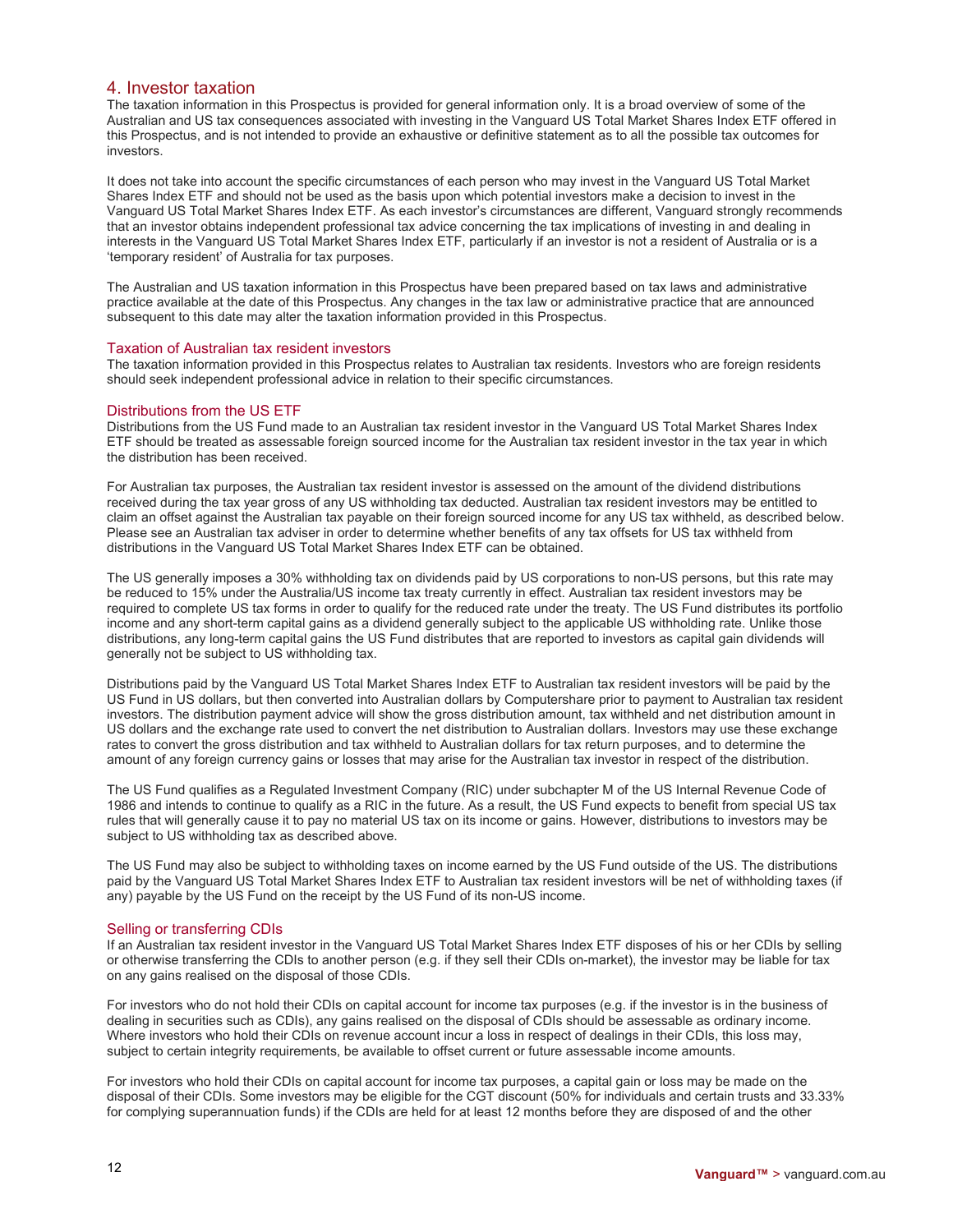relevant requirements are satisfied. Investors should obtain independent professional tax advice about the availability of the CGT discount.

Any capital loss arising on a disposal of CDIs may only be offset against capital gains made in that year or subsequent years.

Investors should not generally be subject to U.S. federal income tax on a sale or transfer of CDIs.

#### US estate tax

US estate tax may apply to an individual who is neither a US citizen nor domiciled in the US and, at the time of death, is the beneficial owner of the US ETF Securities. Generally, the first USD 60,000 of US-situated assets are exempt from US estate tax. The amount of the estate tax may be determined by the value of the US ETF Securities owned at death and may be reduced under the Australia/US estate tax treaty.

All investors should seek professional tax advice in relation to the US estate tax rules.

# 5. Other information you need to know

## Financial information

Financial information for the US Fund appears in the Annual Report of the US Fund. This report can be found on Vanguard's website. Outlined below is a summary of the financial accounts:

| <b>US Fund</b>                | Vanguard Total Stock Market Index Fund |
|-------------------------------|----------------------------------------|
| Date                          | 31 December 2020                       |
| Net assets of Fund            | USD 1.08 trillion*                     |
| Net assets of ETF class       | USD 202 billion*                       |
| <b>Outstanding ETF shares</b> | 1.04 billion $*$                       |
| AV price per ETF share        | <b>USD 194.61</b>                      |

\*These are rounded figures. For additional financial information about the US Fund, please see the US Fund's annual report and the Financial Highlights table in the US Prospectus.

#### Financial statements of the US Fund

The Financial Statements and Notes contained in the Annual Report of the US Fund are incorporated by reference into and are deemed for US legal purposes to be part of the SAI. However, for the purpose of section 712 of the *Corporations Act*, this Prospectus does not incorporate the Annual Reports of the US Fund.

#### Interests of Directors

Details about the Trustees and officers of the US Fund (and details of their remuneration) are provided in the US Prospectus and SAI. Directors of Vanguard and their related parties may hold interests in US ETF securities from time to time.

Except as set out in this Prospectus, the US Prospectus, or the SAI, as may be updated:

- no Trustee of the US Fund or director of Vanguard has had in the last 2 years before lodgement of this Prospectus, an interest in:
	- the formation or promotion of Vanguard, VGI, the US Fund or the Vanguard US Total Market Shares Index ETF;
	- the offer in this Prospectus; or
	- any property acquired or proposed to be acquired by Vanguard, VGI, the US Fund or the Vanguard US Total Market Shares Index ETF in connection with its formation or promotion of the offer in this Prospectus; and
- no amounts, whether in cash or shares or otherwise have been paid or agreed to be paid (by anyone), and no benefit has been given or agreed to be given (by anyone), to any Trustee of the US Fund or director of Vanguard, either to induce them to become, or to qualify as, a trustee, a director, or otherwise for services provided by them in connection with the promotion or formation of Vanguard, VGI, the US Fund or the Vanguard US Total Market Shares Index ETF or the offer in this Prospectus.

The Trustees of the US Fund and the directors of Vanguard have given and not withdrawn their consent to lodge this Prospectus with ASIC.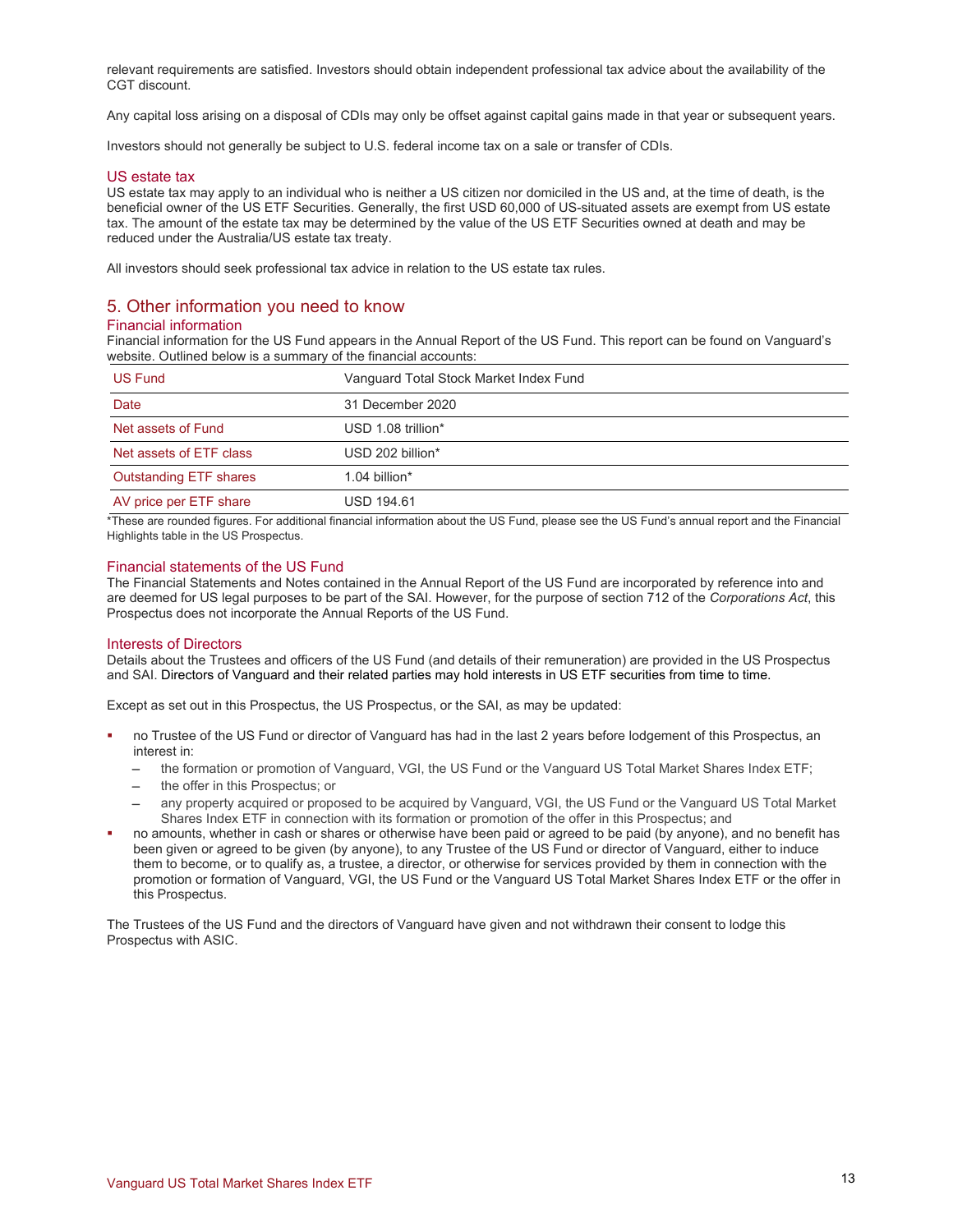#### US Fund Trustees

The following table provides information about the Trustees of the US Fund.

| Name, year of birth        | Current position                                                | Trustee / officer since |
|----------------------------|-----------------------------------------------------------------|-------------------------|
| Interested Trustee         |                                                                 |                         |
| Mortimer J. Buckley (1969) | Chairman of the Board,<br>Chief Executive Offier, and President | January 2018            |

Mr. Buckley os considered an "interested person" of the US Fund, as that term is defined in the Investment Company Act of 1940 (in the US), because he is an officer of the US Fund.

| Independent Trustees       |                          |                  |
|----------------------------|--------------------------|------------------|
| Emerson U. Fullwood (1948) | Trustee                  | January 2008     |
| Amy Gutmann (1949)         | Trustee                  | June 2006        |
| F. Joseph Loughrey (1949)  | Trustee                  | October 2009     |
| Mark Loughridge (1953)     | Lead Independent Trustee | March 2012       |
| Scott C. Malpass (1962)    | Trustee                  | March 2012       |
| Deanna Mulligan (1963)     | Trustee                  | January 2018     |
| André F. Perold (1952)     | Trustee                  | December 2004    |
| Sarah Bloom Raskin (1961)  | Trustee                  | January 2018     |
| Peter F. Volanakis (1955)  | Trustee                  | <b>July 2009</b> |

#### Directors of Vanguard

The table below provides information about the directors of Vanguard.

| <b>Name</b>      | <b>Current position</b> | Board member since |
|------------------|-------------------------|--------------------|
| Francis Kolimago | <b>Director</b>         | 2018               |
| Chris D. McIssac | <b>Director</b>         | 2020               |
| Johanna Platt    | <b>Director</b>         | 2017               |

#### Interests of other parties

Vanguard is an Australian financial services licensee and the AQUA product issuer of the CDIs. Vanguard will receive from VGI an amount equal to all costs incurred by Vanguard in relation to being the issuer of the cross-listed ETF plus a margin as agreed from time to time.

#### **Consents**

CRSP has given and not withdrawn its consent to the statements relating to CRSP on pages 5, and 17 of this Prospectus in the format and context in which they appear.

#### Consents to lodge Prospectus

This Prospectus has been prepared by Vanguard. Each of the Trustees of the US Fund and the directors of Vanguard has consented to the lodgement of this Prospectus with ASIC.

#### Incorporating other documents

The US Prospectus and SAI are referred to and incorporated by reference in this Prospectus under section 712 of the *Corporations Act*. The SAI is incorporated by reference into its US Prospectus and for US legal purposes is a part of the US Prospectus.

The US Prospectus and the SAI have been lodged with ASIC, and this Prospectus simply refers to parts of these documents instead of setting out the information that is contained in them. The information below is provided to allow a person to whom the offer is made to decide whether to obtain a copy of either the US Prospectus or the SAI. The US Prospectus contains information regarding:

- The US Fund's investment objective, fees and expenses, primary investment strategies, principal risks, performance, investment advisor and portfolio manager, purchase and sale of the fund securities, US tax information and policy on payments to financial intermediaries.
- US ETF Securities and how they differ from conventional mutual fund securities.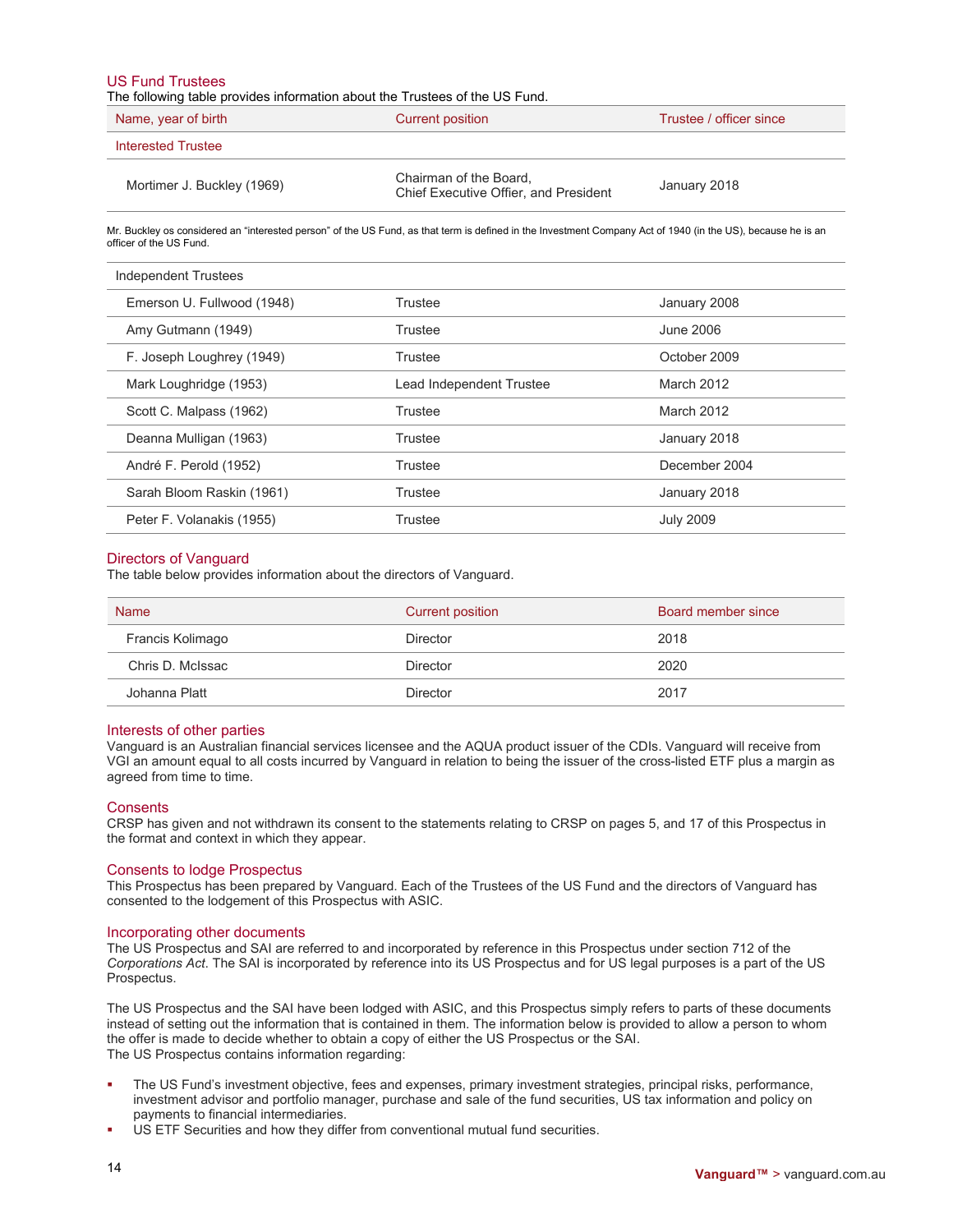- How to buy and sell US ETF Securities.
- Share class overview, market exposure, security selection, other investment policies and risks, cash management and temporary investment measures.
- Special risks of US ETF Securities and turnover rate.
- The US Fund, VGI and its structure, VGI employees with oversight, US Fund distributions and basic US tax points.
- How the US Fund's net asset value is determined.
- Highlights from the US Fund's financial statements.

The SAI contains information regarding:

- The US Fund's organisational structure and service providers.
- Characteristics of the US Fund's securities.
- US tax status of the US Fund and tax consequences to investors investing in the US Fund.
- The US Fund's fundamental and non-fundamental policies ("fundamental" policies are those that cannot be changed without shareholder approval).
- The purchase and redemption of the US Fund's non-ETF securities.
- Management of the US Fund.
- Officers and trustees of the US Fund, trustee compensation and trustee ownership of fund securities.
- Portfolio holdings disclosure policies and procedures.
- The US Fund's portfolio managers, including summary information about other accounts they manage and their compensation structure.
- The US Fund's "best execution" policies and brokerage expenses.
- The US Fund's proxy voting guidelines.
- The US ETF share-class, including exchange listing and trading, conversions and exchanges, book entry only system and purchase and redemption of US ETF Securities in creation units.

The US Prospectus and SAI may be amended or supplemented from time to time. Documents that amend the US Prospectus and SAI may be incorporated by reference into this Prospectus under s712 of the *Corporations Act.*

Copies of the documents incorporated in this Prospectus (including the US Prospectus and SAI) and documents amending the US Prospectus and SAI may be obtained by contacting Vanguard ETF Capital Markets Team on 1300 655 888 or by visiting Vanguard's website at www.vanguard.com.au. These documents will be available free of charge.

#### Other filings in the US

Certain other documents which may be filed or prepared by VGI in the US subsequent to the date of this Prospectus (other than those documents identified above) may be incorporated by reference in the US Prospectus. Such documents (if any) cannot (for legal and timing reasons) be taken to be included in this Prospectus under section 712 of the *Corporations Act*. Such documents (if any) may be given to the ASX as announcements by Vanguard and will be made available on Vanguard's website at www.vanguard.com.au.

#### ASX confirmations and waivers

The ASX has granted Vanguard a confirmation under the ASX Market Rules that for the purposes of ASX Market Rule 2.10 (ASX Operating Rule 7100), the Vanguard US Total Market Shares Index ETF constitutes an 'ETF'.

The ASX has granted Vanguard a waiver from ASX Market Rule 10A.4.1 (ASX Operating Rule Schedule 10A.4.1) such that the investment strategies or policies can be amended without the approval of 75% of votes cast on a proposed resolution. Any change to the investment strategies or policies of the US Fund will be subject to the requirements as set out in the US Prospectus. In this regard, the board of trustees of the US Fund, which oversees the management of the US Fund, may change investment strategies or policies in the interests of shareholders without a shareholder vote. For this reason, it is unlikely that an Australian investor would be able to influence the outcome of a change in the investment strategies or policies.

#### ASIC relief

ASIC has issued an instrument of relief INS 09-00290 dated 16 April 2009, relating to offers for sale of CDIs on the ASX. ASIC has also issued an instrument of relief INS 09-00289 dated 16 April 2009, relating to the ability of Vanguard Investments Australia Ltd to offer CDIs under a Prospectus.

#### If you have a complaint

If investors have a complaint regarding the Vanguard US Total Market Shares Index ETF or services provided by Vanguard, please contact Vanguard Client Services on 1300 655 101 from 8:00am to 6:00pm AET, Monday to Friday.

If the complaint is not satisfactorily resolved, you can refer the matter in writing to:

Client Services Manager, Vanguard Investments Australia Ltd, GPO Box 3006, Melbourne Vic 3001.

Vanguard will try to resolve your complaint and get back to you as soon as possible, but in any event we will provide a final response within 45 days of receipt.

If an issue has not been resolved to your satisfaction, you can lodge a complaint with the Australian Financial Complaints Authority (AFCA). AFCA provides a fair and independent financial services complaint resolution service that is free to consumers. You can contact AFCA on 1800 931 678 (free call) or email on info@afca.org.au.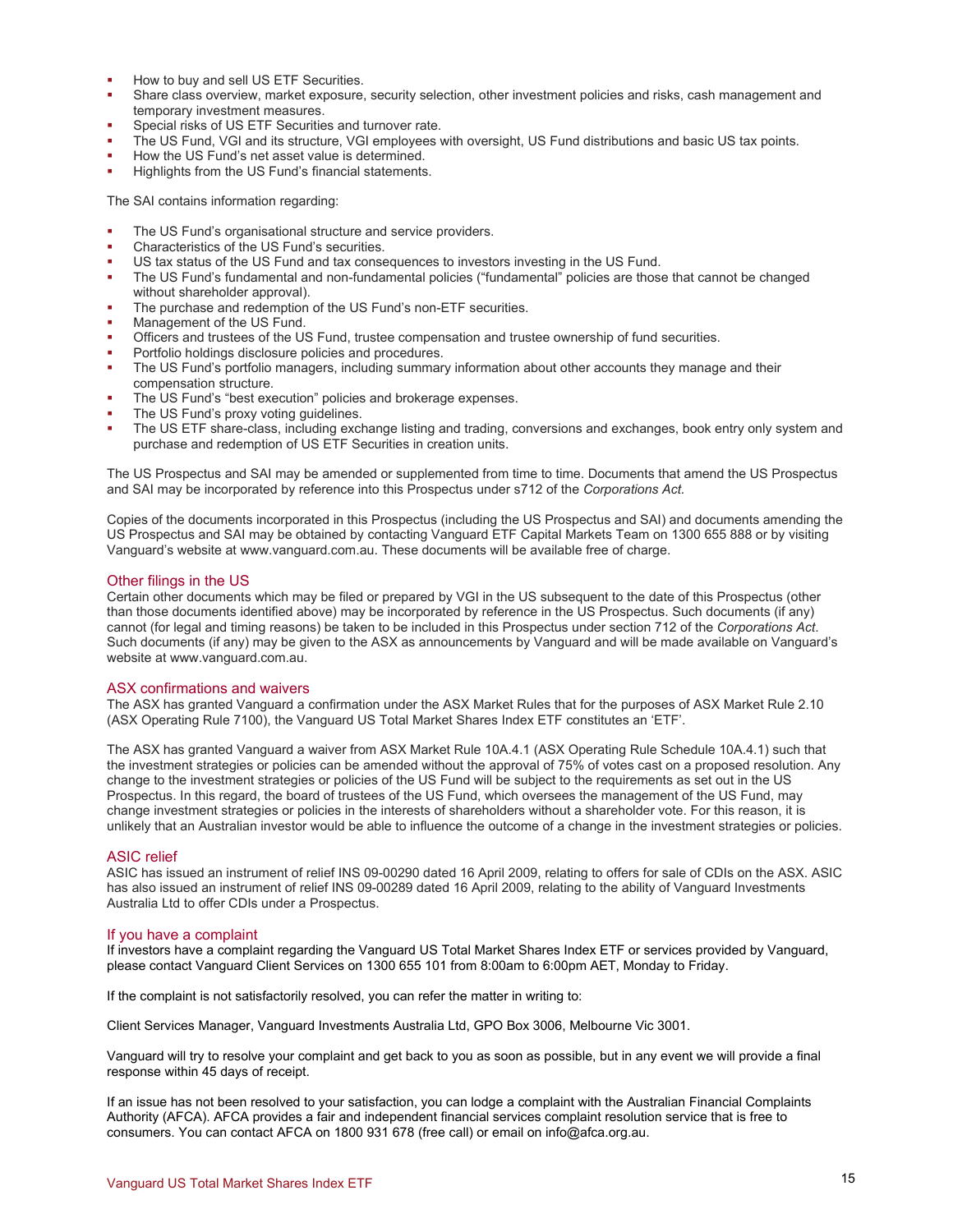## Privacy policy

Privacy laws regulate, among other matters, the way organisations collect, use, disclose, keep secure and give people access to their personal information. Vanguard is committed to respecting the privacy of your personal information. Vanguard's privacy policy states how Vanguard manages personal information.

Vanguard may collect personal information from external sources, such as the share registrar – Computershare or through third parties such as brokers, and may collect additional personal information from you in the course of managing your investment. Some information must be collected for the purposes of compliance with the *Anti-Money Laundering and Counter-Terrorism Financing Act 2006* (Cth).

Vanguard may be required to disclose personal information to regulators, including authorities investigating criminal or suspicious activity and to the Australian Transaction Reports and Analysis Centre (AUSTRAC) in connection with anti-money laundering and counter-terrorism financing.

Vanguard may provide an investor's personal information to its service providers such as Computershare for certain related purposes (as described under the *Privacy Act 1988* (Cth)) such as account administration and the production and mailing of statements. Vanguard may also use an investor's personal information and disclose it to its service providers to improve customer service (including companies conducting market research) and to keep investors informed of Vanguard's products and services, or to their financial adviser or broker to provide financial advice and ongoing service.

Vanguard will assume consent to personal information being used for the purposes of providing information on services offered by Vanguard and being disclosed to market research companies for the purposes of analysing Vanguard's investment base, unless otherwise advised.

For a complete description of how personal information may be handled (including other potential uses), please see Vanguard's privacy policy at www.vanguard.com.au or contact the Vanguard ETF Capital Markets Team on 1300 655 888. You may request to update or access any personal information we hold about you.

#### US Foreign Account Tax Compliance Act (FATCA) and Organisation for Economic Cooperation and Development (OECD) Common Reporting Standard (CRS)

FATCA is a US law which impacts investors worldwide. FATCA attempts to minimise US income tax avoidance by US persons investing in foreign assets, including through their investments in foreign financial institutions. FATCA requires reporting of US persons' direct and indirect ownership of non-US accounts and non-US entities to the US Internal Revenue Service (IRS). Similarly, the OECD has established CRS, also known as the Standard for Automatic Exachange of Financial Account Information (AEOI), which requires participating jurisdictions to obtain information from their financial institutions and exchange it with other participating jurisdictions. CRS/AEOI became effective in Australia on 1 July 2017.

Under FATCA, the Australian Government has entered into an Inter-Governmental Agreement (IGA) with the Government of the United States of America for reciprocal exchange of taxpayer information. Under the IGA, financial institutions operating in Australia report information to the Australian Taxation Office (ATO) rather than the IRS. The ATO may then pass the information on to the IRS.

The US Fund or its authorised agents, such as the registrar – Computershare, may request such information or documents from you as is necessary to verify your identity and FATCA and AEOI status, including self-certification forms. The US Fund or its authorised agents may disclose this information to the IRS or ATO (who may share this information with other tax authorities) as necessary to comply with FATCA, the IGA, AEOI or applicable implementing law or regulation.

Vanguard is not able to provide tax advice and strongly encourages investors to seek the advice of an experienced tax advisor to determine what actions investors may need to take in order to comply with FATCA and AEOI.

#### Anti-money laundering and counter terrorism-financing

Vanguard is bound by laws regarding the prevention of money laundering and the financing of terrorism, including the *Anti-Money Laundering and Counter-Terrorism Financing Act 2006* (AML/CTF Laws). By acquiring the CDIs, the investor agrees that:

- they do not purchase or redeem US ETF Securities or buy or sell CDIs under an assumed name
- any money used to acquire the securities is not derived from or related to any criminal activities
- any proceeds of the investment will not be used in relation to any criminal or terrorist financing activities
- the investor will provide the information that is reasonably required for the purposes of AML/CTF Laws (including information about the investor and any beneficial interest in the CDIs, or the source of funds used to invest)

Vanguard may obtain information about you from third parties if it is believed this is necessary to comply with AML/CTF Laws. In order to comply with AML/CTF Laws. Vanguard may be required to disclose information to regulators of AML/CTF Laws (whether in or outside of Australia).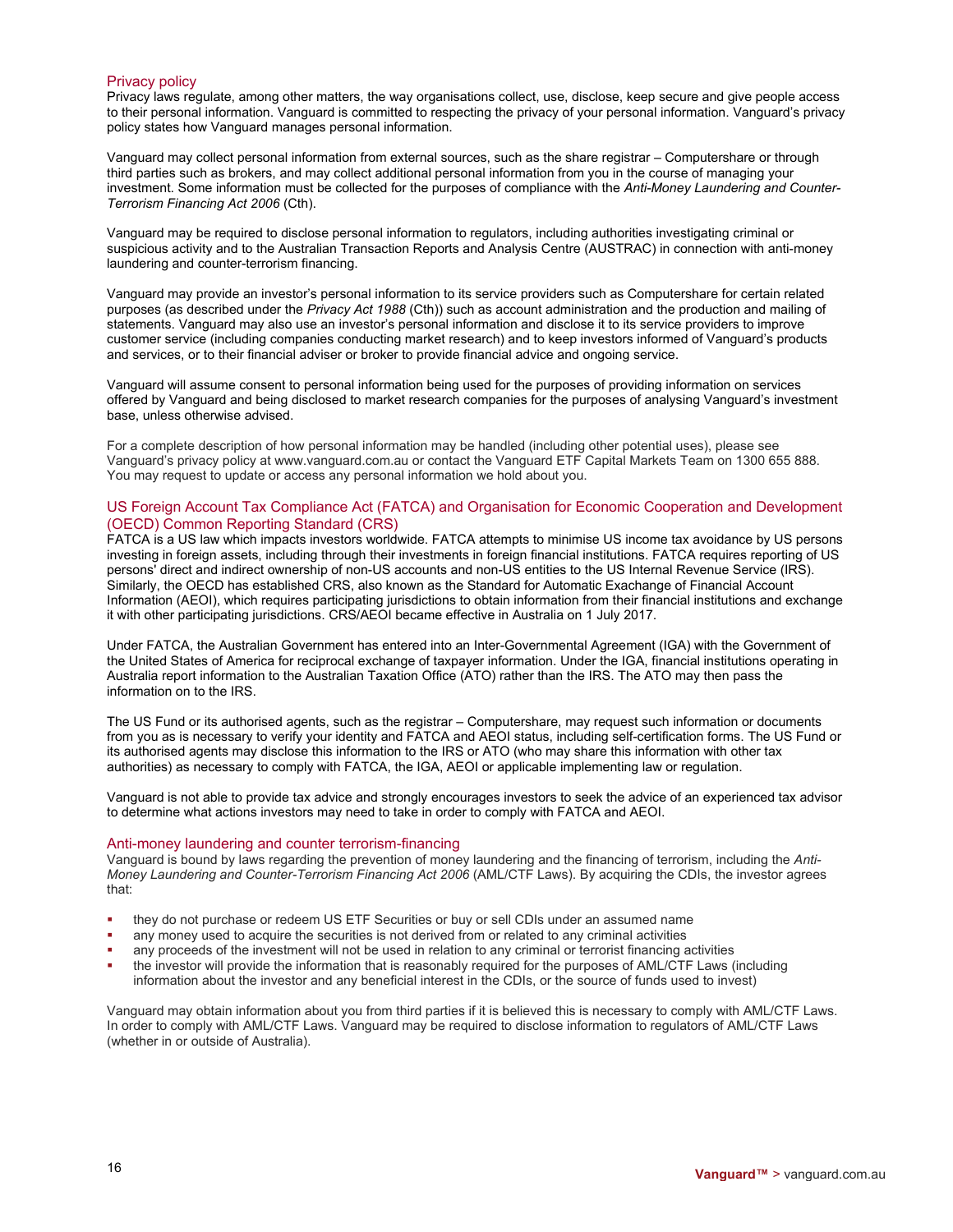## 6. Glossary

**AET** means Australian Eastern Time

**ASX** means ASX Limited

**ASIC** means the Australian Securities and Investments Commission

**Authorised Participant** is a participant in the Depository Trust Company that has executed a Participant Agreement with Vanguard Marketing Corporation (a VGI subsidiary) in order to be eligible to purchase and redeem US ETF Securities with the US Fund

**AQUA Rules** mean Schedule 10A of the ASX Operating Rules

**CDIs** means CHESS Depositary Interests

**CHESS** means the Clearing House Electronic Subregister System

**CHESS Depositary Nominees** means CHESS Depositary Nominees Pty Limited

**Depository Trust Company or DTC** means the company that is defined on page 9 of this Prospectus

**Eligible Investor** means stockbrokers acting as principal, that is persons who have been authorised as 'trading participants' under the ASX Operating Rules

**Pricing Basket** means a basket of securities that is created to track the movements of a Fund, to assist with intra-day pricing

**SAI** means the Vanguard Index Funds Statement of Additional Information for the US Fund lodged with ASIC and includes any documents lodged with ASIC that update the SAI

**US Fund** means the Vanguard Total Stock Market Index Fund

**US Prospectus** is the latest prospectus of the US ETF Securities lodged with ASIC and includes any documents lodged with ASIC that update the US Prospectus

**US ETF Security or US ETF Securities** means exchange traded fund shares in the US Fund - the Vanguard Total Stock Market ETF

**Vanguard** means Vanguard Investments Australia Ltd (ABN 72 072 881 086 AFSL 227263)

**VGI** means The Vanguard Group, Inc.

CRSP Disclaimer

Vanguard funds are not sponsored, endorsed, sold or promoted by the Center for Research in Security Prices, LLC, its affiliates, or its parent company, and neither the Center for Research in Security Prices, LLC, its affiliates or its parent company makes any representation regarding the advisability of investing in the funds.